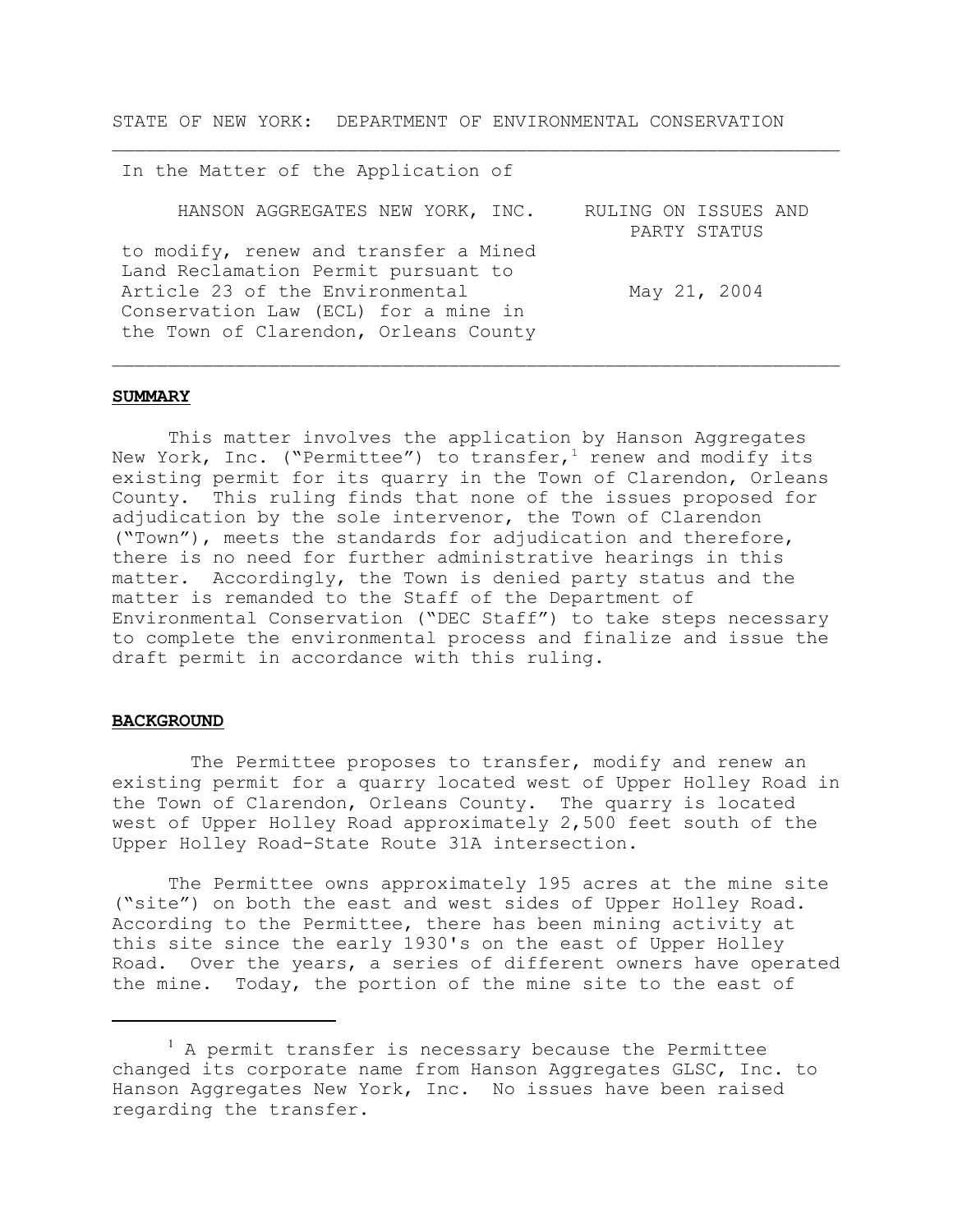Upper Holley Road includes areas where mining has been completed, processing areas and an asphalt plant. In areas where mining has been completed, reclamation is occurring using flowable fill (a mixture of fly ash from coal-fired power plants and cement). One area has been fully reclaimed and another is in the process of being reclaimed. These areas are not subject to the instant proceeding. In 1995, after preparation of an Environmental Impact Statement ("EIS") and a DEC administrative hearing, a DEC permit was issued that authorized mining on the west side of Upper Holley Road in a new quarry. It is this quarry that is the subject of this proceeding.

Of the approximately 195 acres owned by the Permittee at the site, 140-acres have been or will be mined according to the existing Mine Land Use Plan ("MLUP") previously approved by DEC Staff. Over the next 40 years or so, the Permittee expects to mine approximately 62 acres currently unaffected by mining on the west side of Upper Holley Road. During the next 5-year permit term covered by this application, the Permittee seeks to mine an additional 9.4 acres west of Upper Holley Road, in an 18.1-acre excavation area and use a total of approximately 37.75 acres of the site for uses including mining, processing, stockpiling and berming.

The Permittee already possesses two other permits from DEC, a State Facilities Air Permit and a Stormwater permit. Neither of these permits is being renewed nor is the subject of this hearing process.

## *The Town of Clarendon, Clarendon Falls and its Environs*

The Town of Clarendon was established in 1810 and currently has a population of approximately 3,600. Near the center of town are the Clarendon Falls ("Falls") which are an important symbol to residents. The Falls are located at the center of a small municipal park and a drawing of the Falls appears at the center of the Town's seal which is reproduced on the Town's official letterhead. According to the Town, the Falls are an important cultural resource for Town residents.

The watershed of the Falls is approximately 2,400 acres.<sup>2</sup>

 $2$ At full mine buildout, in approximately 40 years, it is estimated that the mine will capture approximately two-thirds of the groundwater flowing to the Falls and a large share of the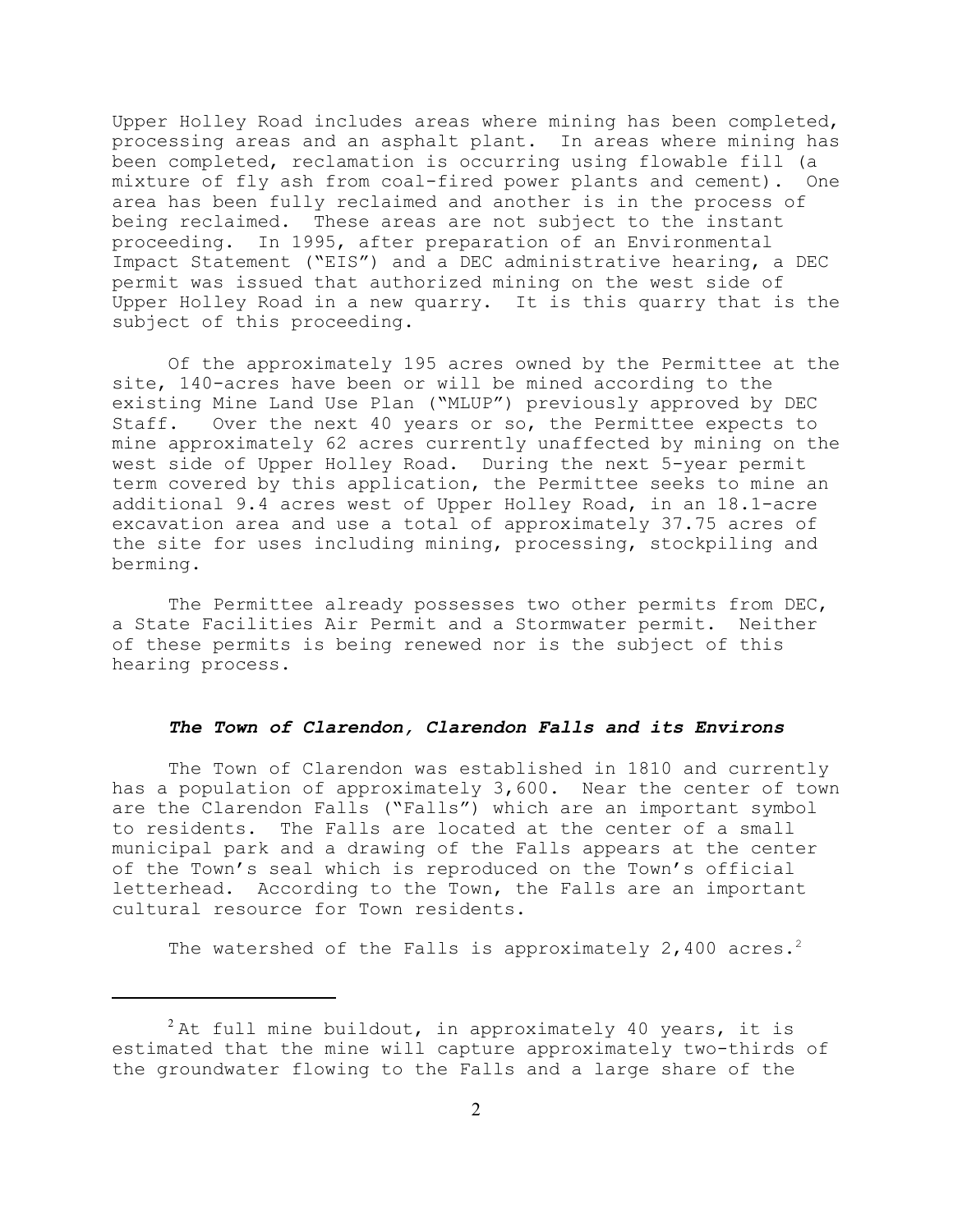In the past, the Falls must have been fed entirely by naturally occurring streams. At some point, perhaps in the 1930's, a series of ditches were dug through the farm land above the Falls by farmers seeking to drain the high groundwater levels found during the spring in the muck soils which exist in this area. By draining these soils, farmers found they could plant crops earlier. As groundwater levels drop naturally throughout the summer, the vadose (or dry) zone beneath the plant roots would increase in depth and the crops would rely on precipitation for water. At periods of high groundwater, more groundwater would be found in the ditches. During the summer, the water in the ditches would comprise more surface water from precipitation.

These ditches periodically fill with soil from the fields. Every few years the farmers dig this soil out of the ditches in a continuing effort to maintain the ditch system. The maintenance of these ditches continues through the present.

Of importance to this proceeding are two ditches.<sup>3</sup> The North Ditch (Water Index Number Ont 130-1-8-1) runs directly through the center of the mine site. The Western Ditch (Water Index Number Ont 130-1-8) runs through the western portion of the Permittee's property and would be near the edge of the mine at complete buildout, in about 40 years. These ditches are tributaries of the East Branch of Sandy Creek (6 NYCRR 847.5, item 627) and are "Class C" (6 NYCRR 701.8). Approximately 1,000 feet north of the mine these two ditches become a single ditch and the water in them flows over the Falls.

While these ditches are included in DEC's stream classification system, according to DEC Staff no permit is required for the maintenance of these ditches. No permit is required pursuant to Environmental Conservation Law ("ECL") 15- 0501 (Protection of certain streams; disturbances of stream beds; permit) because these ditches are classified as Class C (see ECL 15-0501(2)). No permit is required pursuant to ECL 15-0505 (Protection of navigable waters; excavation or fill; permit) because the ditches are not 'navigable' as that term is defined in requlation (6 NYCRR  $608.1(1)$ ). DEC Staff note that if the

surface water flowing over the Falls.

<sup>&</sup>lt;sup>3</sup> The Town objects to the use of the word "ditch" and prefers to call these watercourses "streams". However, since the application materials, the transcripts and the briefs all use the term "ditch" to describe these watercourses, this terminology is continued in this ruling.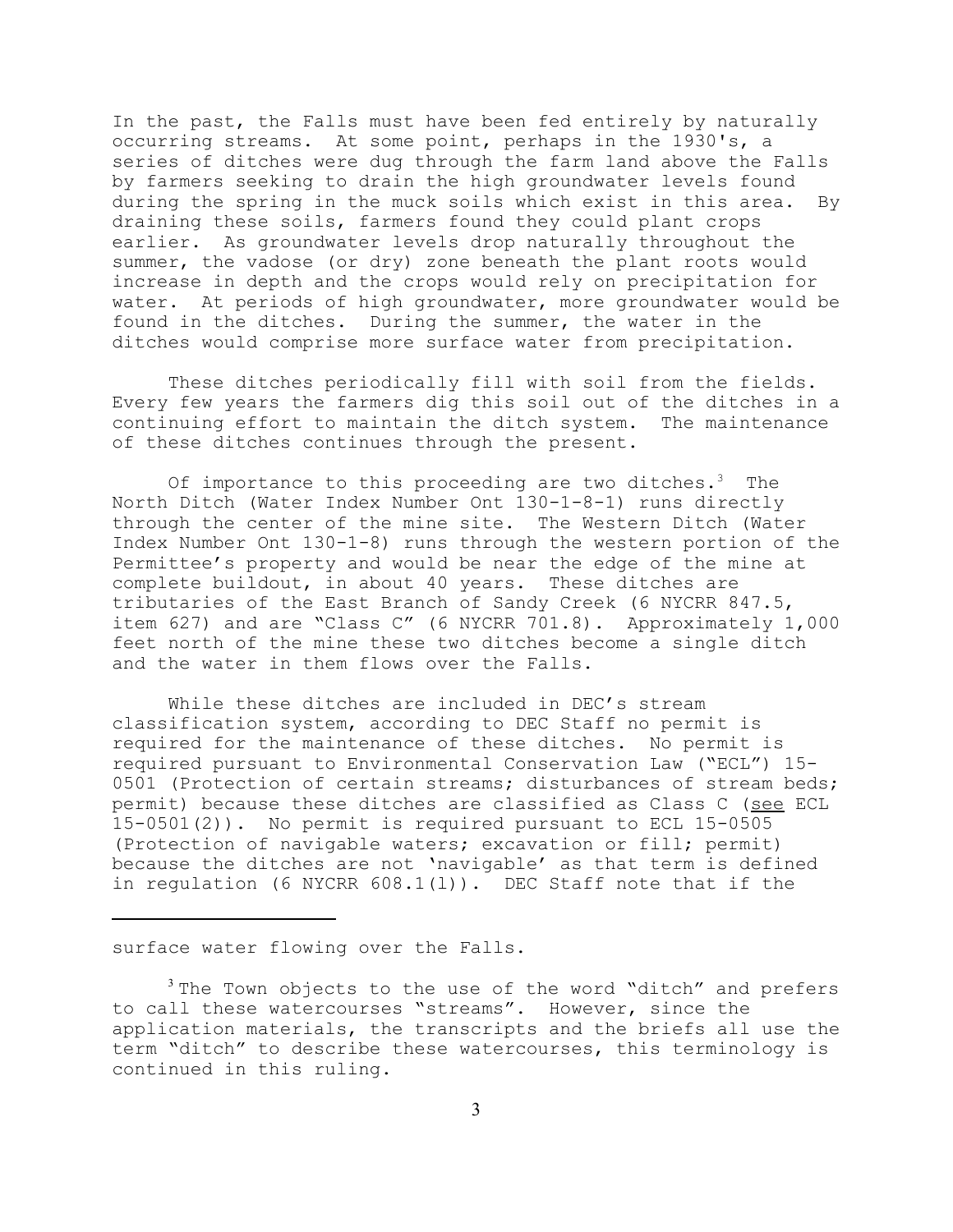Army Corps of Engineers determines that an activity, such as ditch maintenance, requires a permit under §404 of the Clean Water Act that DEC would be required to issue a water quality certification. This is only after an initial determination of jurisdiction is made by the Army Corps. There is nothing in the record to indicate that the Army Corps has ever exercised jurisdiction over maintenance projects for these two ditches.

# *The Haight Farm Spill Site*

Approximately two-thirds of a mile south of the mine site at the Haight Farm Inactive Hazardous Waste Site (Inactive Hazardous Waste Site Number 8-37-006) there was a spill of trichloroethene ("TCE") approximately 20 years ago. According to the NYSDEC Fact Sheet quoted in the draft Supplemental Environmental Impact Statement ("SEIS"), approximately 200 gallons of TCE were spilled. At the issues conference, DEC Staff stated that the amount of the spill is actually unknown because TCE could have been leaking from the spill site during the fifteen years (1969- 1984) the spill site was used to store cutting oils that contained TCE.

In 1984, DEC removed 30 barrels of liquid waste stored in drums at the spill site which held approximately 1,000 gallons of TCE. All the neighboring homes affected by TCE contamination in their wells have now been connected to a municipal water line.<sup>4</sup> In 1995-6, DEC performed additional investigations to define the contamination at the spill site and to characterize offsite groundwater contamination. DEC selected a final cleanup plan in March 1998, remedial design was completed in November of that year and remedial construction occurred from April to November 1999. The remediation included removal of contaminated soils and replacement with clean fill, and the installation and use of a Dual Vacuum Extraction ("DVE") system to collect and treat contaminated groundwater and soil vapor at the spill site. Treatment with the DVE has now finished.

According to the draft SEIS, groundwater around the mine site flows from south to north. Consequently, the plume caused by the Haight Farm spill is moving toward the mine site. The

<sup>&</sup>lt;sup>4</sup> The Permittee reports that despite the fact it had no responsibility for the spill, it voluntarily connected more than 14 homes to the public water supply that were outside the zone of influence of its operations which pump groundwater from the quarry.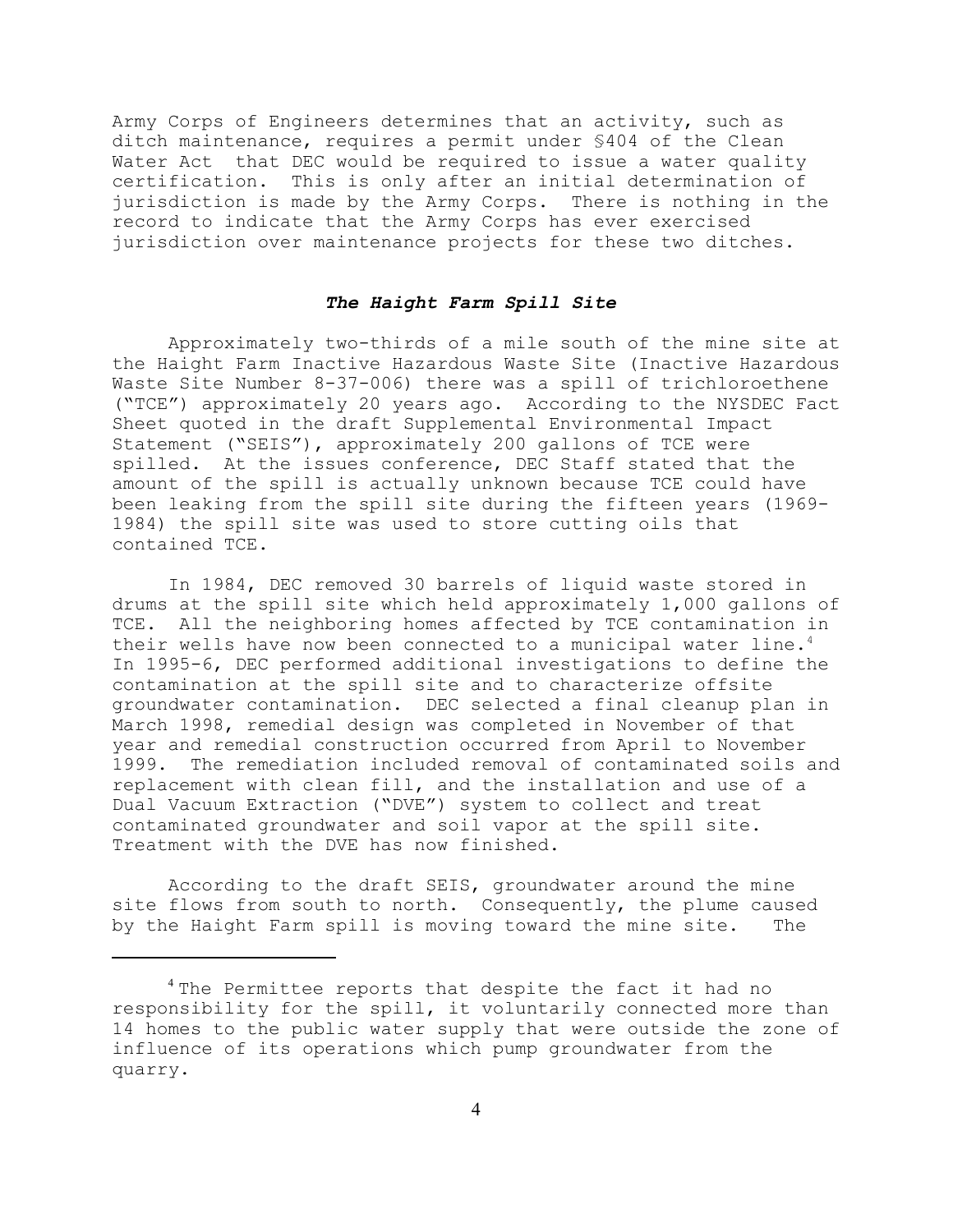Draft SEIS concludes that the TCE has the potential to reach the quarry at some point but will be much diluted in concentration when it does and that dewatering (the pumping of groundwater to allow mining below the watertable) will not significantly accelerate the plume's movement. There is no dispute among the parties that TCE will at some point enter the quarry; however, there is no estimate in the record as to when this will occur.

#### *Dewatering at the Site*

Before October 2000, all mining at the site was done without dewatering. On October 4, 2000, DEC Staff, acting as lead agency, published a notice in the *Environmental Notice Bulletin* accepting a Final Supplemental Environmental Impact Statement ("FSEIS") on the proposal by Permittee to modify the operational plan for the mine. Shortly thereafter, DEC Staff issued a modified mining permit which allowed mining below the water table in conjunction with dewatering of the quarry. The water pumped from the mine was discharged to tributaries of the East Branch of Sandy Creek, but did not pass over Clarendon Falls. No administrative hearings were held regarding this permit modification. According to the Permittee, since the modified permit was issued on October 20, 2000, the mine has been dewatered to maintain safe, dry, working conditions.

### *Impacts of Mining on the North Ditch and Clarendon Falls*

In July 2000, DEC Staff in Region 8 received complaints that Clarendon Falls had abruptly stopped flowing. The Town contends that mining or blasting at the mine damaged the bed of the North Ditch which caused the water in the North Ditch to run into the quarry, which stopped the flow of water over Clarendon Falls on July 14, 2000.

The Permittee disputes the Town's assertion that its operations fractured the bed of the North Ditch and caused the Falls to run dry. The Permittee does acknowledge a perturbance in the northward flow toward the Falls in the draft SEIS and offers several possible explanations for the Falls running dry. First, the Permittee states that it allowed farmers upstream of the quarry to maintain the portion of North Ditch that flows through the mine site in 1999 and if the North Ditch was damaged, it was probably this event. At the point where the North Ditch crosses the Permittee's property, the depth of overburden above the bedrock is approximately four feet.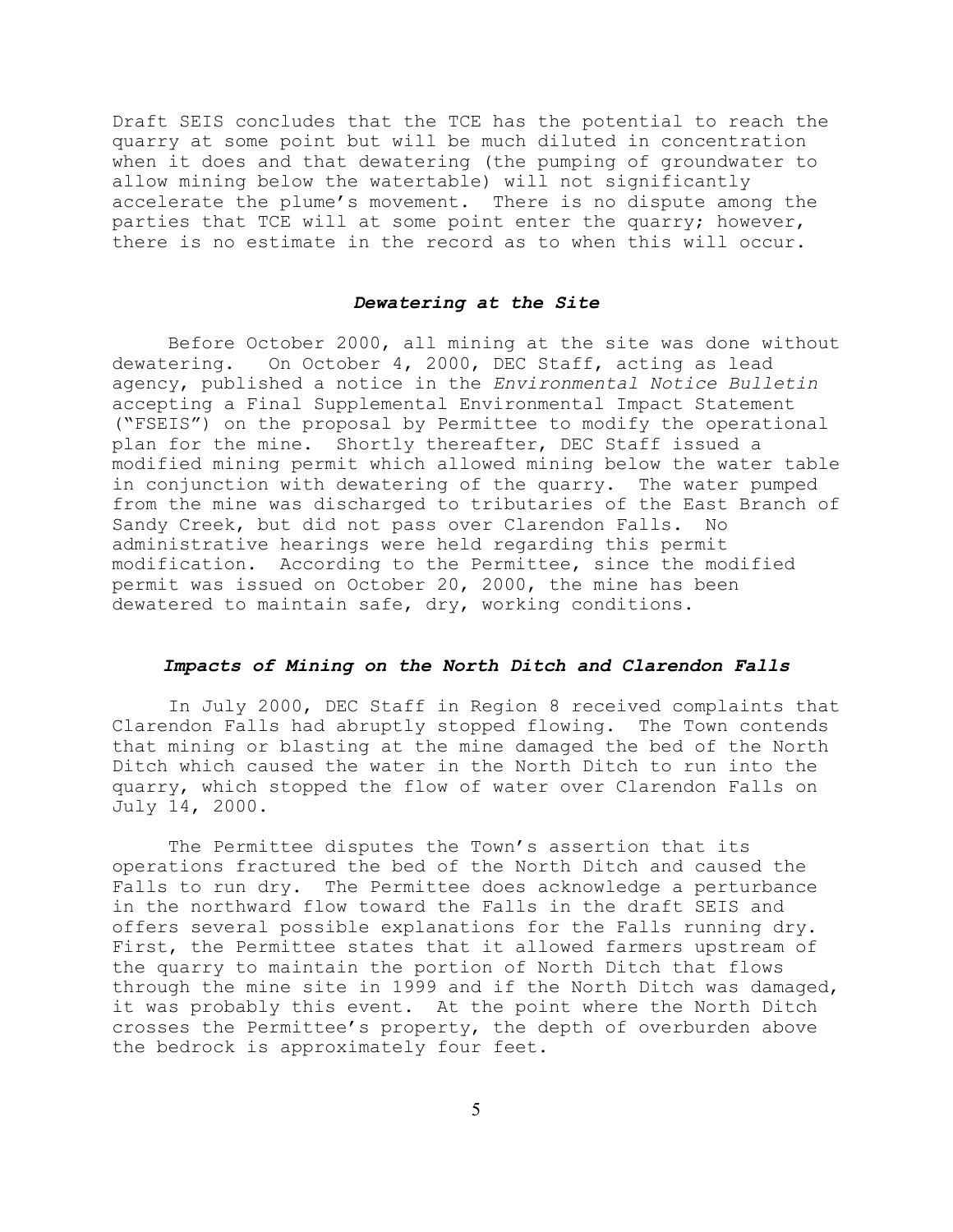A second possible explanation for the cessation of the flow to the Falls offered by the Permittee is that the drying of the Falls occurred due to the natural seasonal variations in groundwater levels, not related to mining. The Permittee's studies have shown that the North Ditch is in communication with groundwater and that this is the mechanism that allows it to drain the groundwater from the surrounding fields each Spring. When the groundwater levels drop, due to natural seasonal variation, and the vadose zone develops beneath the ditch, surface water entering the ditch will be absorbed into the ground and not be relayed to the Falls. To support this contention, the Permittee points to the results of a pump test undertaken in August of 2001 in which the Permittee pumped between 250 and 400 gallons per minute of water from the quarry into the North Ditch (at a point approximately 1,000 feet north of the quarry). The results of this test showed only 10 – 15 gallons of this water made it to the Falls. The Town responds that the test just showed the extent of the damage to the bed of the North Creek caused by the Permittee's blasting.

Statements made by the Permittee do seem to suggest a causal effect between its activities and the reduction in flow over the Falls. At the issues conference, the Permittee's expert stated that the July 2000 event when water entered the quarry from the North Ditch was fairly predictable because, as the mine face advanced toward the North Ditch, it could open channels allowing water to flow into the quarry.

In response to the July 2000 complaints, DEC Staff made a number of visits to the mine site, inspected blasting records and spoke to local residents. After this investigation, DEC Staff concluded that the mining activity could not have caused the problems reported at the Falls in July. To support its conclusion, DEC Staff introduced an aerial photo of the mine site taken in July 2000 (Exh. 3) which it stated supported the conclusion that hydrogeologic conditions surrounding the site had not changed and groundwater elevations were at their seasonal normal levels and there was no conduit which would allow water from the ditch system to run into the quarry.<sup>5</sup> Following DEC Staff's investigation and conclusion that the observed impact on the Falls was not caused by mining, DEC Staff issued the modified

 $5$  The Town disputes that the photo was taken in July 2000 and disputes that the photo accurately depicts conditions before dewatering occurred. DEC Staff could not identify who took the photo (suggesting perhaps Mr. Robinson or Mr. Isselhard) and it is not entirely clear how Exhibit 3 proves DEC Staff's point.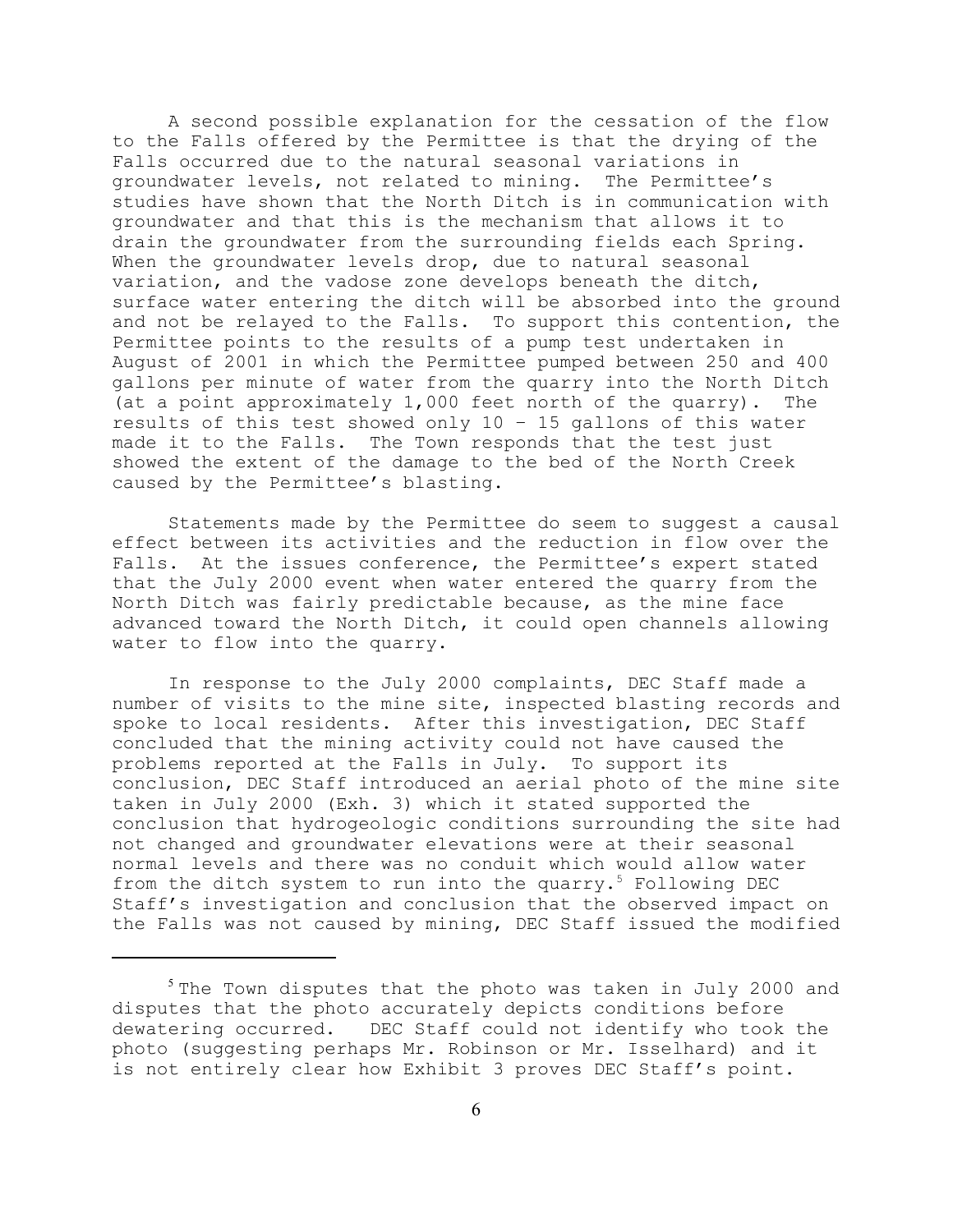permit on October 20, 2000 to the Permittee that authorized dewatering.

Under the terms of this modified permit, water pumped from the quarry was to be pumped out of the watershed of the Falls. This meant that less water would be available to flow over the Falls. This modified permit also envisioned the removal of an approximately 600 foot section of the North Ditch (where it passed through the quarry). The North Ditch was to then have been rerouted around the mine. Subsequent studies have revealed that the slope in the area is insufficient for this rerouting (it would require water to flow uphill). This is one of the reasons for the present modification which calls for the retention of the North Ditch, discussed more fully below.

After the modified permit was issued on October 20, 2000, the Permittee began dewatering. A few days after dewatering began there was a noticable reduction in flow followed by a complete cessation of flow in the ditch system. Following another investigation, DEC Staff concluded that the Permittee had mined into an area of localized fractures and water from the North Ditch was flowing into the mine. This reduced the flow over the Falls. These fractures could have existed before dewatering began, but only became noticeable once pumping from the mine began. The fracture was not revealed before dewatering began nor was it foreseen in the environmental review conducted prior to the issuance of the October 2000 permit modification. This impact led DEC Staff to the conclusion that further hydrogeologic study at the site was necessary to reassess the impacts of dewatering and that additional mitigation measures were necessary.

There continue to be disputes among the parties regarding the exact timing and cause of the interruption of flow in the North Ditch and Clarendon Falls in 2000 and information in the record does not definitively resolve the issue.<sup>6</sup> However, it is

<sup>&</sup>lt;sup>6</sup> There is also continuing dispute among the parties regarding a November 6, 2000 letter from DEC's Region 8 Director to Congressman LaFalce (Exh 2). The letter states that DEC Staff had determined that the company had mined into a major fracture feature which was in direct communication with the North Ditch as the cause of the reduction in flow. The Town believes since this letter was in response to a letter written regarding the July 2000 event that it proves that DEC Staff acknowledged the reduction in flow occurred then. DEC Staff insist that the events in the letter refer to events that occurred in October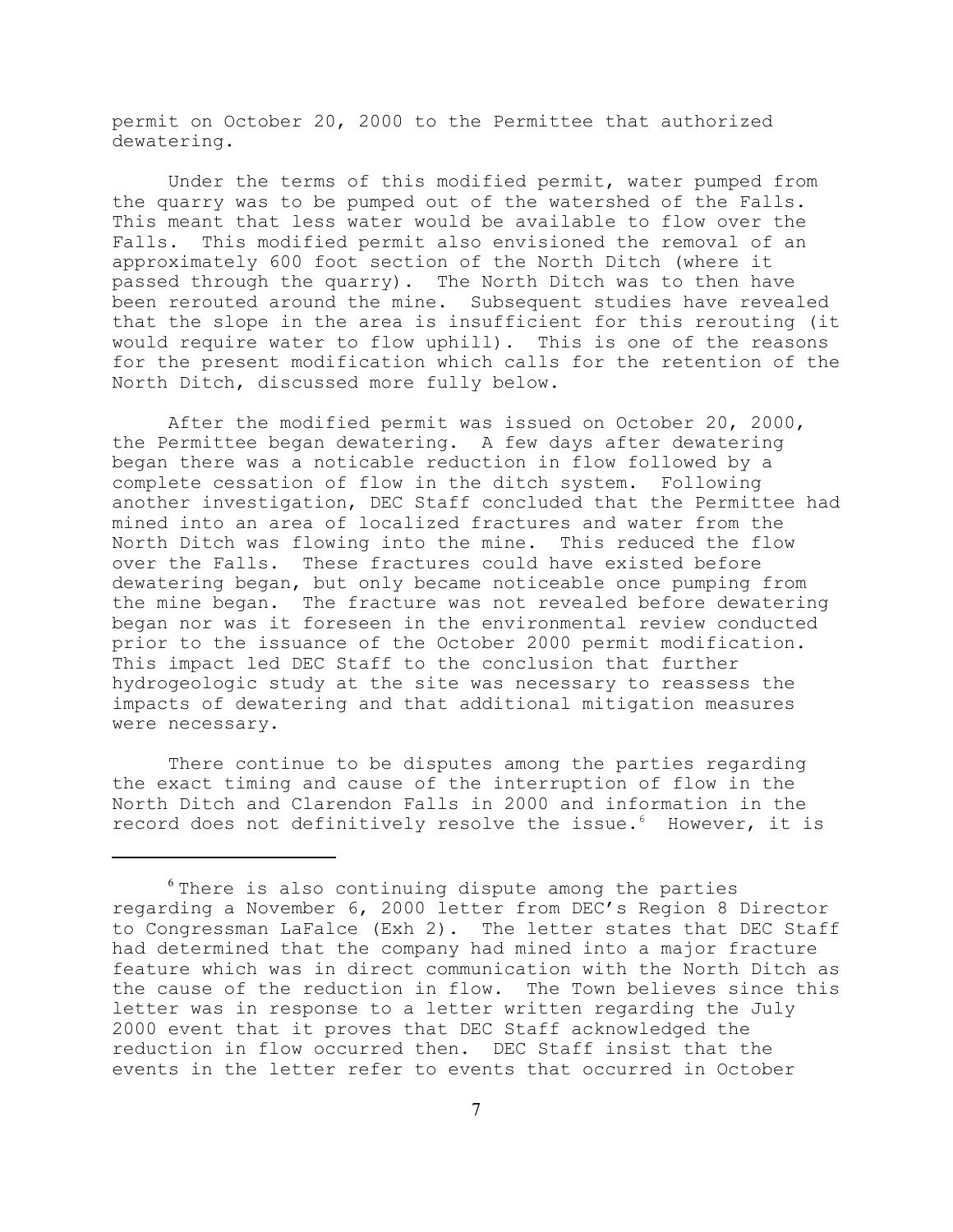reasonable to conclude that at some point during the Summer or

Fall of 2000, some activity of the Permittee at the site resulted in a diminution of flow of water over the Falls.

## *Investigation and Mitigation of Impacts to North Ditch*

The Permittee began the requested additional hydrological investigations in August 2001, when the Applicant retained a consultant, the Spectra Environmental Group to perform a detailed evaluation of potential effects to the hydrogeologic regime of the site associated with dewatering activities at the mine. This analysis combined past information as well as new studies and forms the basis of the SDEIS.

Following the interruption of flow to the Falls and at the request of DEC Staff, the Permittee undertook a series of actions to maintain the flow of water to the Falls. In October 2001, the Permittee agreed to place a synthetic liner the North Ditch. This liner ran for approximately 1,500 feet on both the Permittee's property and the neighboring property downstream. The purpose of this liner was to ensure that all water flowing through the Northern Ditch from the south (outside the known or suspected area of influence of dewatering) continued toward the Falls.

In May 2003, the Permittee wrote to DEC Staff seeking temporary authorization to change the point at which water pumped from the mine was discharged. The MLUP stated that the permanent discharge point was to be outside of the Falls' watershed. The temporary discharge point was at the edge of the Permittee's property, downstream of the mine in the North Ditch. This ensured the water pumped from the mine stayed within the Falls' watershed and increase flow over the Falls.

#### **APPLICATION AND PROPOSED MODIFICATIONS**

As stated above, during the next 5-year permit term covered by this application, the Permittee seeks to mine an additional 9.4 acres in an 18.1-acre excavation area and use a total of approximately 37.75 acres of the site for uses including mining, processing, stockpiling and berming. The Permittee seeks to continue dewatering during this permit term.

<sup>2000</sup> after dewatering had begun.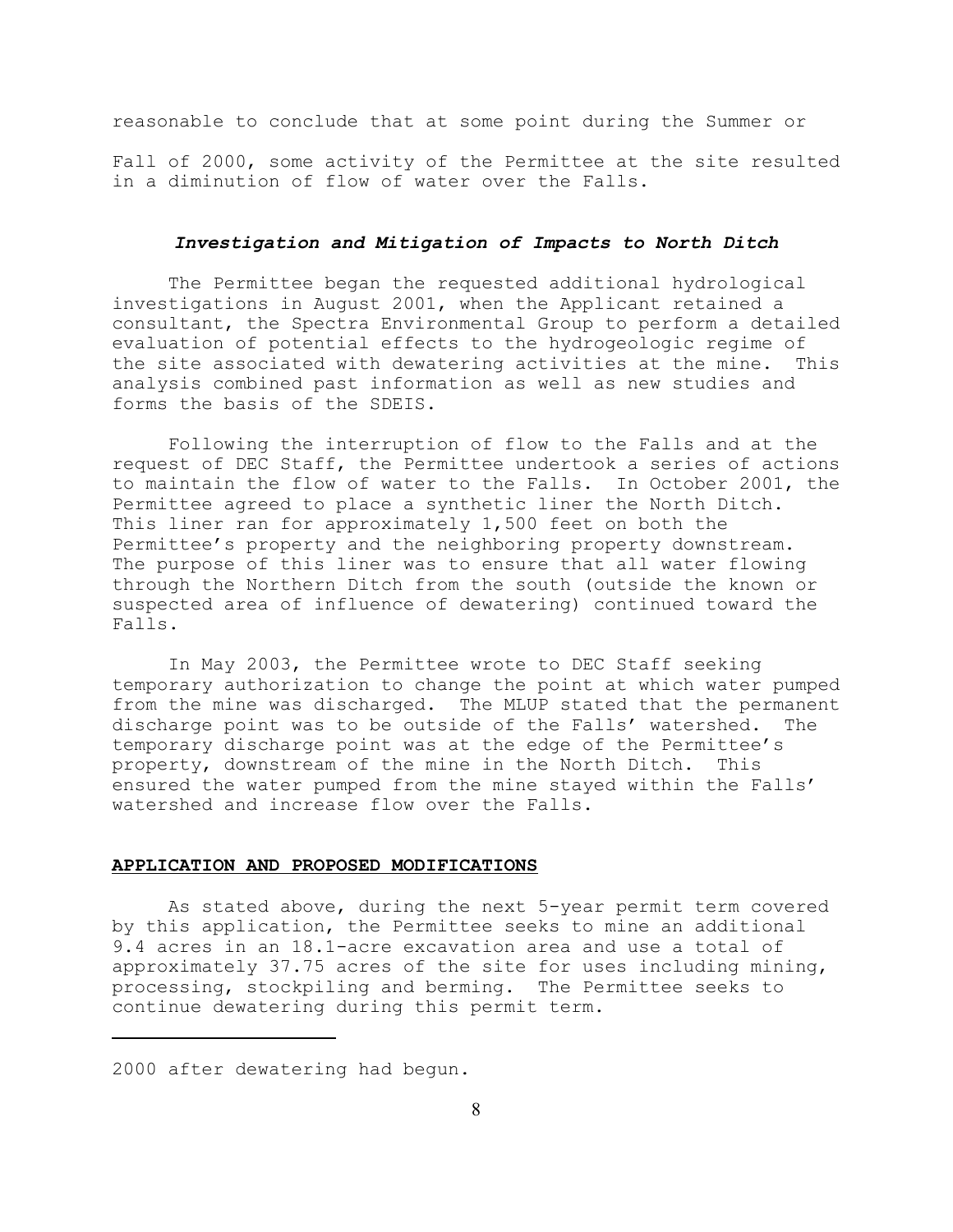In addition, the application proposed six modifications. First, it proposed changing surface water drainage in the vicinity of the quarry. As discussed above, the existing MLUP called for rerouting the North Ditch that carries runoff from farm fields south of the mine north through the permitted excavation area. South of the mine the re-routed ditch would have trended west and then north where it would have intercepted the Western Ditch. The purpose of this re-routing was to allow the Permittee access to permitted reserves under the North Ditch. However, recent hydrogeologic observations indicate problems with the existing MLUP, including the fact that insufficient slope exists which would cause waters to flow south, potentially overflowing in existing farm fields. To address this, the Permittee proposes to modify the MLUP and retain the North Ditch and leave the permitted reserves beneath it in place. The Permittee estimates that doing this will leave approximately 500,000 tons of reserves in place at a cost of about \$1,000,000. The Permittee will blast a fifty foot cut through the North Ditch, install a conveyor and an underpass and then reconstruct the North Ditch to restore its present flow. The Town's expert applauded the Permittee's decision to not change the flow of the North Ditch.

The second proposed modification to the MLUP involves changing the location of the quarry sump. Specifically, the sump is now located in the northeast corner of the existing quarry and the modification proposes to move it to the southwest corner of the existing quarry. A second sump may be needed to dewater the portion of the mine under active excavation.

The third modification proposed by the Permittee involves the addition of diesel-powered backup emergency electrical generating equipment. The emergency backup power will be used only when line power is compromised for a significant period of time and the Permittee's equipment, such as the conveyor to be placed on the quarry floor, is threatened.<sup>7</sup>

The fourth proposed modification involves improvements to the quarry access road. This improvement includes extending the road to the western portion of the mine site. This will allow

 $^7$  DEC Staff should consider including the addition of this diesel-powered backup system as a permit requirement and clarifying that the primary purpose of this requirement is to maintain flow over the Falls (as is indicated in the briefs) and not just to protect the Permittee's equipment (as the provision now could be read).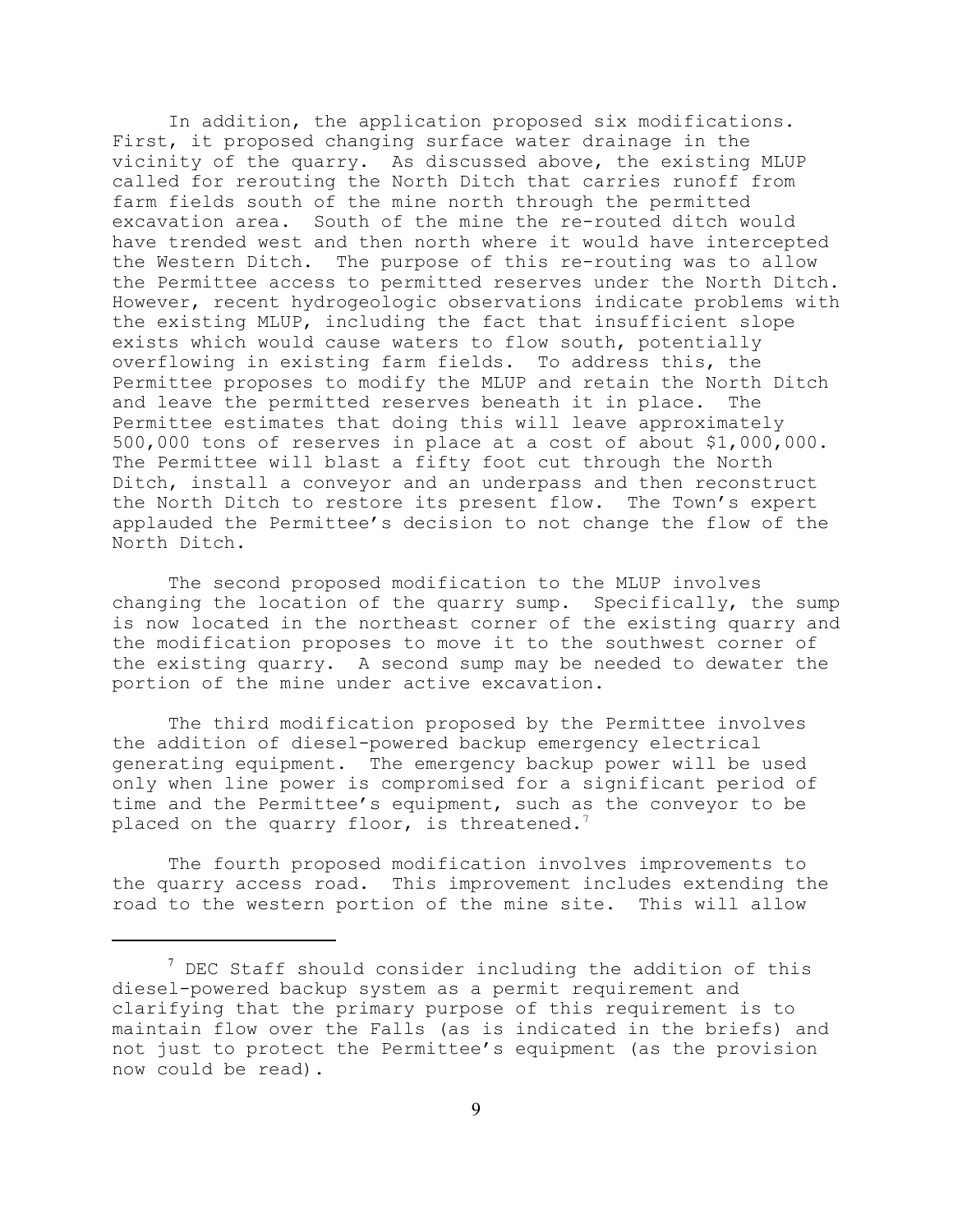maintenance vehicles and excavation equipment to cross an existing bridge over the North Ditch and access permitted reserves and equipment on the western side.

The fifth proposed modification involves permanently changing the dewatering discharge location. In the existing MLUP, the primary discharge point for water collected in the mine sump was east of Upper Holley Road, outside of the Falls' watershed. This discharge resulted in the water not passing over the Clarendon Falls. On the site visit, the sump was discharging into the North Ditch, north of the mine site. The observed discharge point was only temporary but with this modification is made permanent, thereby keeping the discharge within the Falls' watershed.

The sixth proposed modification involves a program to improve and line the drainage ditches around the excavation area to limit the loss of water into the mine site, which in turn, limits the pumping required to maintain a relatively dry site. In the existing MLUP, all ditches were to remain unlined. The lining of the North Ditch has already begun.

#### **PROCEEDINGS ON THE PERMIT MODIFICATION**

On March 28, 2002, DEC Staff in Region 8 received a mining permit application from the Permittee which sought to renew and modify the existing permit.

On January 3, 2003, DEC Staff sent a Notice of Incomplete Application and Notice of Determination of Significant Adverse Environmental Impact to the Permittee. In this notice, DEC Staff informed the Permittee that it was treating the instant application as a new application because of changes proposed and the hydrogeological impacts resulting from the dewatering operations approved in 2000. DEC Staff also informed the Permittee that it had determined that the proposed action may have a significant adverse impact on the environment and stated that preparation of a second Supplemental Environmental Impact Statement ("SEIS") was necessary to assess impacts inadequately addressed in the FSEIS prepared when dewatering was authorized in 2000.

DEC Staff proposed that it act as lead agency for the purposes of the State Environmental Quality Review Act ("SEQRA") and the Town participate in a coordinated review, as an involved agency (as that term is defined in 6 NYCRR  $617.2(s)$ ). The Town is an involved agency because it must issue a blasting permit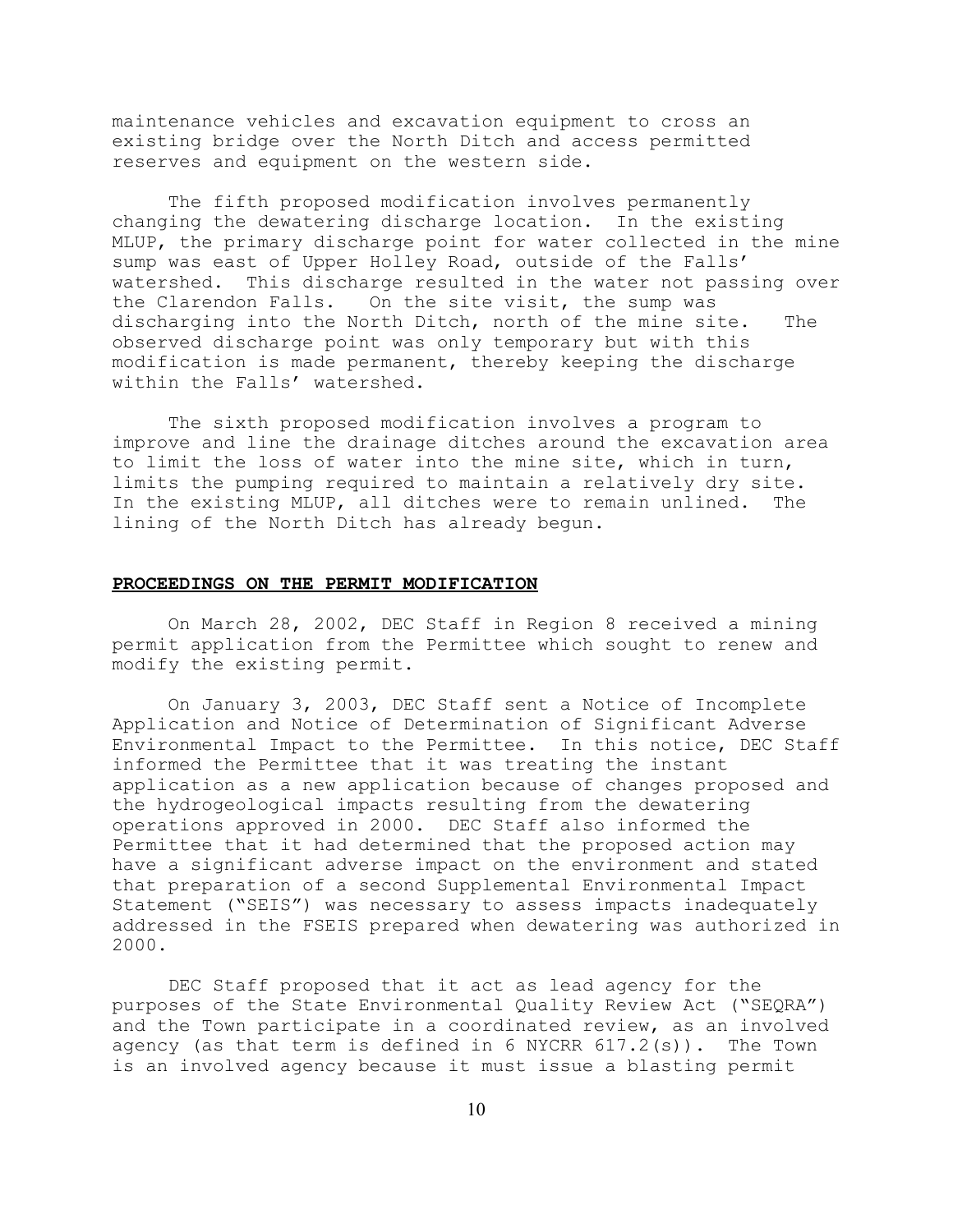under its local zoning ordinance to the Permittee before any blasting may occur pursuant to the instant modification. $8$  By letter dated January 14, 2003, the Town notified DEC Staff that it agreed that DEC should act as lead agency.

By notice dated February 19, 2003, DEC Staff issued a positive declaration which was published in the *Environmental Notice Bulletin* on March 12, 2003. This document stated that "data suggest that quarry dewatering operations may have had an adverse influence on groundwater and surface water in the vicinity of the quarry."

Also on February 19, 2003, the Draft Scoping Outline for this draft SEIS was released for public review. A single comment letter was received by DEC Staff, from the Town dated April 1, 2003. On May 9, 2003, DEC Staff issued the Final Scoping Outline for the SEIS. The SEIS was to focus on the evaluation of groundwater and surface water impacts associated with the proposed project modifications and to address new information on groundwater and surface water impacts discovered since dewatering operations commenced in 2000.

The five volume revised draft SEIS was received by DEC Staff on August 22, 2003. On September 24, 2003, DEC Staff accepted the draft SEIS as adequate for public review and issued a corrected Notice of Complete Application. This notice was published in the *Environmental Notice Bulletin* on October 1, 2003 and established a public comment period ending on October 31, 2003.

By letter dated October 24, 2003, DEC Staff requested additional information regarding the draft SEIS. Five comments were received during the public comment period: two from the Town, one from Betty and Charles Snook, one from Alan and Mary Isselhard, and one from Allen Robinson. On November 19, 2003, the Permittee responded to DEC Staff's letter of October 24, 2003. On November 21, the Permittee responded to the public comments received.

On January 26, 2004, this matter was referred to the Office of Hearings and Mediation Services ("OHMS") and Administrative

 $8$  The Town has issued a blasting permit (#BP02-001) for the 8.6 acre portion of the quarry being mined under the existing permit. This permit was issued on March 21, 2002. According to the Town, a new blasting permit will be needed to cover areas in the proposed modification.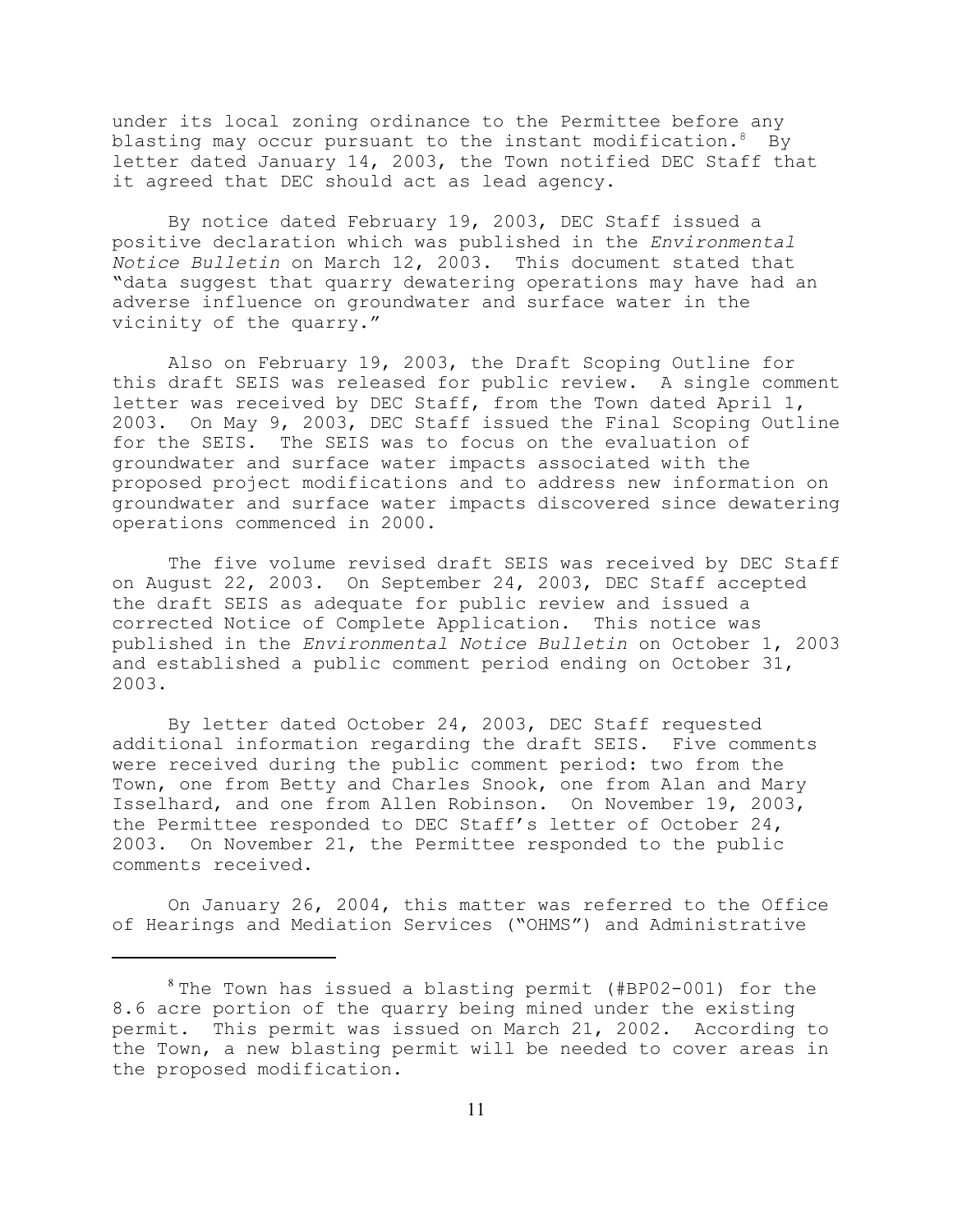Law Judge P. Nicholas Garlick was assigned to the matter. On February 25, 2004, DEC Staff released the draft permit in this matter.

#### **PUBLIC NOTICE**

A Notice of Legislative Public Hearing and Notice of Issues Conference were published on March 3, 2004 in the *Environmental Notice Bulletin* and the legal notices section of the *Batavia Daily News*.

# **LEGISLATIVE HEARING**

A legislative hearing was held on March 25, 2004 at 7:00 p.m. at the Town of Clarendon Fire Company Recreation Hall, 16159 East Lee Road, Clarendon, New York. Approximately 65 people attended and sixteen people spoke. The hearing began with the Permittee's counsel and expert summarizing the project. Next, DEC Staff stated that the proposed draft permit met permit issuance standards and DEC Staff supported issuance of the permit.

Five elected officials made statements. Susan Senecah, Special Assistant to State Senator George D. Maziarz, read a prepared statement from the Senator seeking denial of the permit because of the fragility of the area's hydrogeology and criticizing DEC Staff's review of the project. Clarendon's Town Supervisor, Richard Moy stated the Town's position, that the permit should be granted only on condition that dewatering at the quarry not be allowed to continue. Mr. Moy also stated that the Town had not been kept informed of developments regarding the quarry by DEC Staff. Town Board member Bill Campbell stated his opinion that the impact of dewatering was greater than that identified in the studies to date. Mr. Allen Robinson, another town board member, spoke of the impacts of dewatering and presented a slide show of aerial photos of the area around the mine. He also provided a series of photographs of the soybean field owned by his father, and leased to another farmer, showing areas where plants had failed to germinate. Mr. Moy and Mr. Robinson were both identified as potential witnesses for the Town in its petition.

Four people spoke in favor of the project, all of whom are associated with the Permittee. Dan Burns, a former employee of Hanson, stated that he thought the project's impact on Clarendon Falls was overstated and that in his experience the Falls dried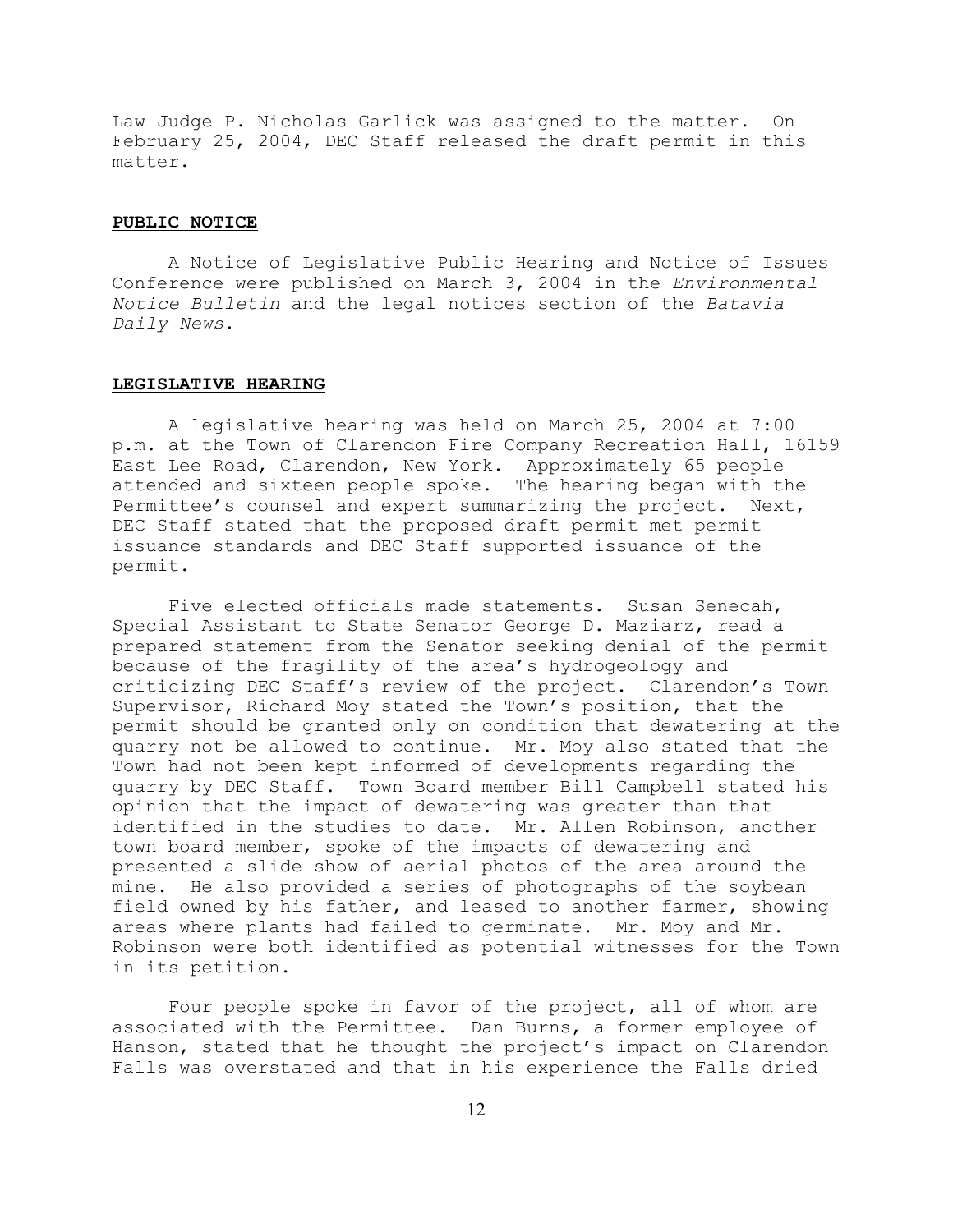up every year. Jim Wilczak, an employee of the company that conducts blasting in the quarry, stated all blasting was done according to accepted mining practices. Two other employees of Hanson spoke: Richard Applegate, who lives half a mile from the mine spoke in favor of the project as did Todd Miles who noted the small turnout for the hearing and that he had felt at least two seismic tremors in the past five years, which could have caused the changes at the Falls.

Four people who own homes near the mine spoke in opposition to the proposed project. Beth Skehan, who lives along the stream at the bottom of the Falls, spoke of increased water coming over the Falls creating problems with her septic system and her fears of TCE contamination. Mary Isselhard, who lives near the mine, cited a series of concerns including her opinion that: DEC Staff had betrayed the community's trust, the current and proposed DEC permit had and would increase the spread of the TCE plume, the mine had interrupted the flow of the Falls, the mine was creating turbidity problems in surface water near the discharge, and the application contained errors of fact. Alan Isselhard also spoke about the failure of DEC Staff to update the Town regarding the permit application, that he thought DEC Staff was protecting the Permittee, and that his comments on the draft SEIS had not been responded to by DEC Staff. Betty Snook, who lives between the mine and the Falls, stated that the Falls had only run dry twice in her experience before dewatering, in 1959 and 1988 when the Permittee's predecessor was conducting a pump test. She also stated that the dewatering was causing sinkholes to develop, that the discharge from the mine water was turbid and that there were no test wells on the north side of the mine. Both Mr. Isselhard and Ms. Snook were identified as potential witnesses in the Town's petition.

Todd Thomas, another local resident spoke, but took no position on the application. He reported losing his well three and a half years ago and the quick response by the Permittee to provide an alternative supply of water. He also spoke of the cost to the community if the quarry closed.

In addition, the Town's expert witness, hydrologist Russell Urban-Mead, spoke summarizing his concerns about the application. Mr. Urban-Mead's comments are discussed in greater detail later.

In addition to the oral comments, two written comments were received, one in favor of keeping the quarry operating and the second advocating a negotiated resolution of the dispute. A petition in support of keeping the mine open was also received which contained 104 signatures. Supervisor Moy criticized some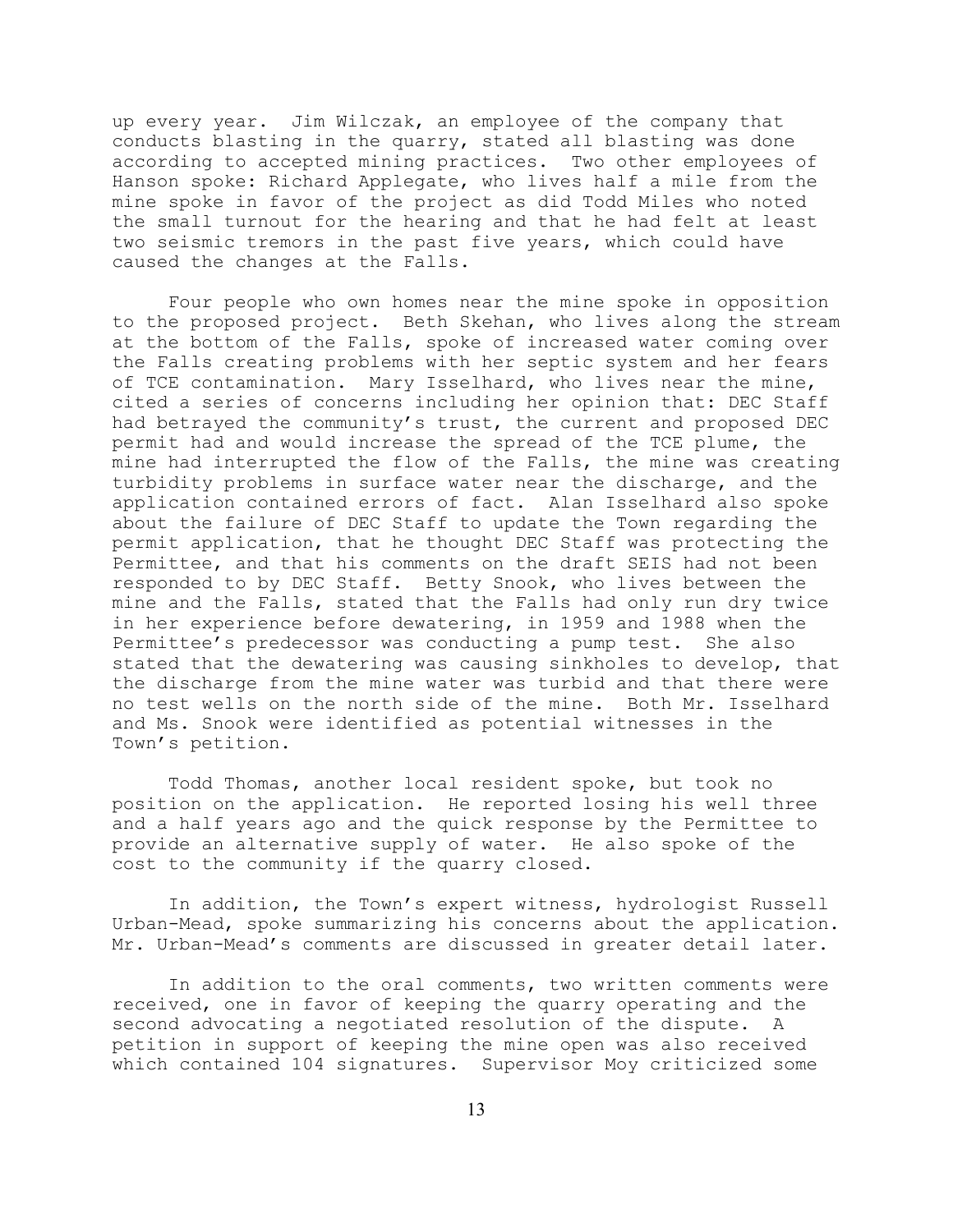of those circulating the petition for allegedly stating that it was the Town's position to seek closure of the quarry.

#### **SITE VISIT**

A site visit occurred on March 26, 2004 at 8:00 a.m, immediately prior to the issues conference. In attendance were counsel and experts for the Permittee, DEC Staff and the Town as well as the ALJ. The site visit began at the Permittee's office, proceeded to Clarendon Falls and then to the site. The visit then included a stop at the Haight Farm site and the Robinson farm.

#### **ISSUES CONFERENCE**

An issue conference was held on March 26, 2004, at 10:30 a.m. at the Clarendon Town Hall, 16385 Church Street, Clarendon, New York. By operation of law, the Permittee and DEC Staff are automatically full parties to the proceeding (6 NYCRR 624.5(a)).

DEC Staff appeared through Leo Bracci, Esq., Assistant Regional Attorney for DEC Region 8. Also present were Peter Lent, Regional Permit Administrator, Division of Environmental Permits, Region 8; Steven Army, Mined Land Reclamation Specialist II, Region 8; Linda A. Collart, Mineral Resources Supervisor, Region 8; and Valarie Woodward, Engineering Geologist II, DEC headquarters in Albany.

The Permittee appeared through Gregory Brown, Esq. and Rebecca M. Neri, Esq. of the law firm of Devorsetz, Stinziano, Gilberti, Heintz & Smith PC. Also present were Jason C. Kappel, P.G. from the Spectra Environmental Group; and Jeff Holley, Operations Manager for Hanson Aggregates.

A single petition for party status was filed by the Town on March 15, 2004. The Town appeared through Karl Essler, Esq. and Matthew Slaughter, Esq. from the law firm of Fix, Spindelman, Brovitz & Goldman, P.C. Also present were Russell Urban-Mead, CPG of The Chazen Companies, and Richard Moy, Town Supervisor, Town of Clarendon. In the audience, but not participating were several Town Board members and other people identified by the Town as potential witnesses including: Allen Robinson (a member of the Town Board), Alan Isselhard and Betty Snook.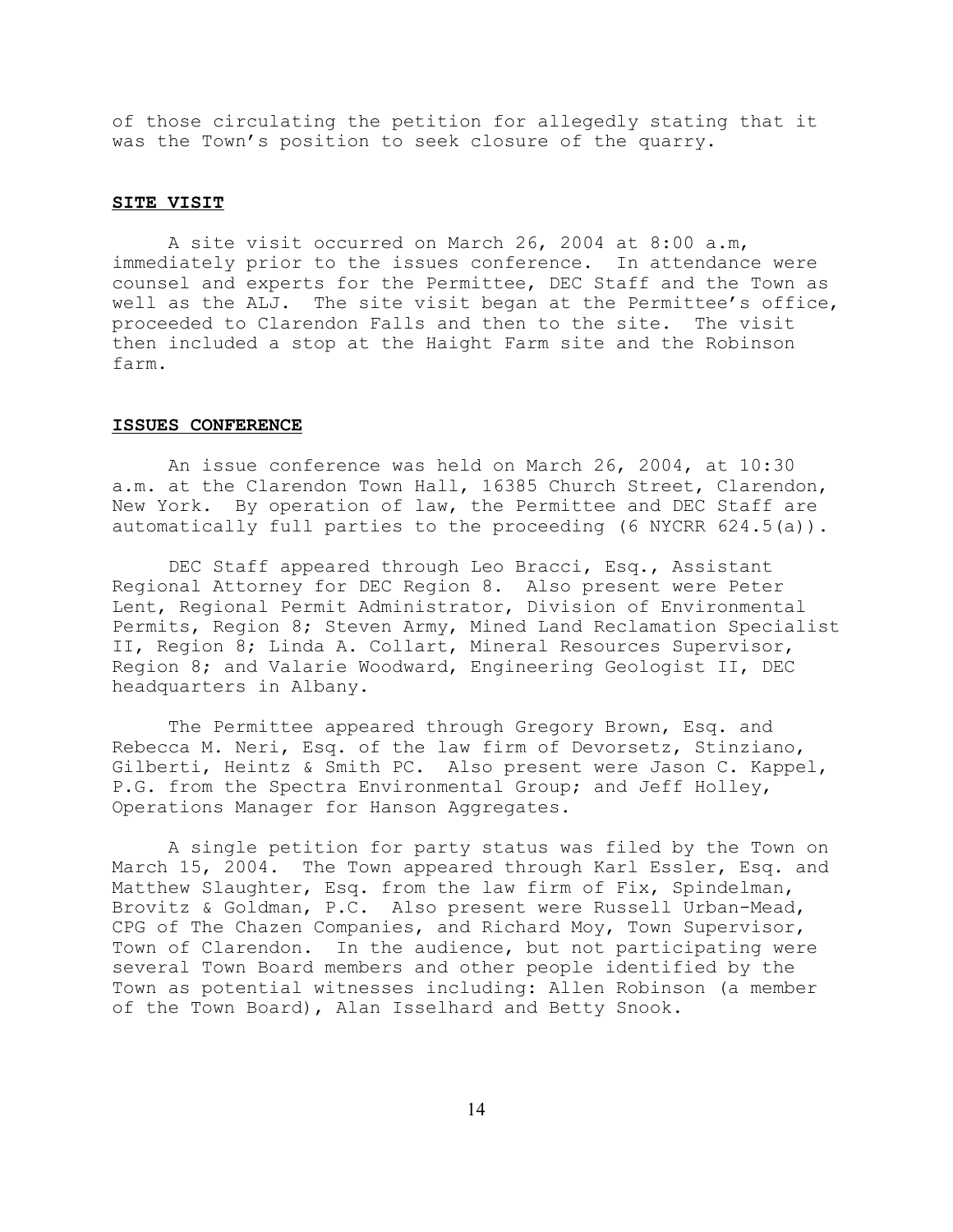#### **POSITIONS OF THE PARTIES**

The Permittee asserts that it has met all relevant permit issuance standards and that the draft SEIS and other application materials are sufficient for DEC Staff to issue the permit. The Permittee does not dispute any terms or conditions in the draft permit.

DEC Staff asserts that, based upon review of the application materials and other data, the draft permit meets permit issuance standards and satisfies the requirements of SEQRA and that all adverse environmental impacts have been minimized to the maximum extent practicable.

The Town disagrees with the Permittee and DEC Staff, and seeks changes in the draft permit before it is issued. The Town does not seek to close the mine; however, it does seek to prohibit any future dewatering at the site. The Town contends that it has always opposed dewatering because it believed dewatering would alter the hydrogeology of the area and cause damage. The Town states in its petition that DEC Staff ignored its concerns when it issued the modified permit in 2000 that allowed dewatering to commence. Since that time, the Town asserts, irreparable damage has been done by dewatering including damage to the bed of the North Ditch which has altered the flow of water over Clarendon Falls.

The Town proposes several issues for adjudication, some of which can be divided into separate parts. For the purposes of this ruling, nine individual, unresolved issues are identified and discussed, below.

#### **CLOSING OF THE RECORD**

The record closed with the receipt of reply briefs on April 23, 2004. Additional information, regarding ongoing discussions among participants at the issues conference have been received by the ALJ since this time, and where appropriate, these submissions are mentioned.

#### **STANDARDS FOR ADJUDICABLE ISSUES**

The standard for determining whether any issue proposed should be adjudicated is found at  $6$  NYCRR  $624.4(c)$ . When DEC Staff has determined that a permit application, conditioned by a draft permit, will meet statutory and regulatory requirements (as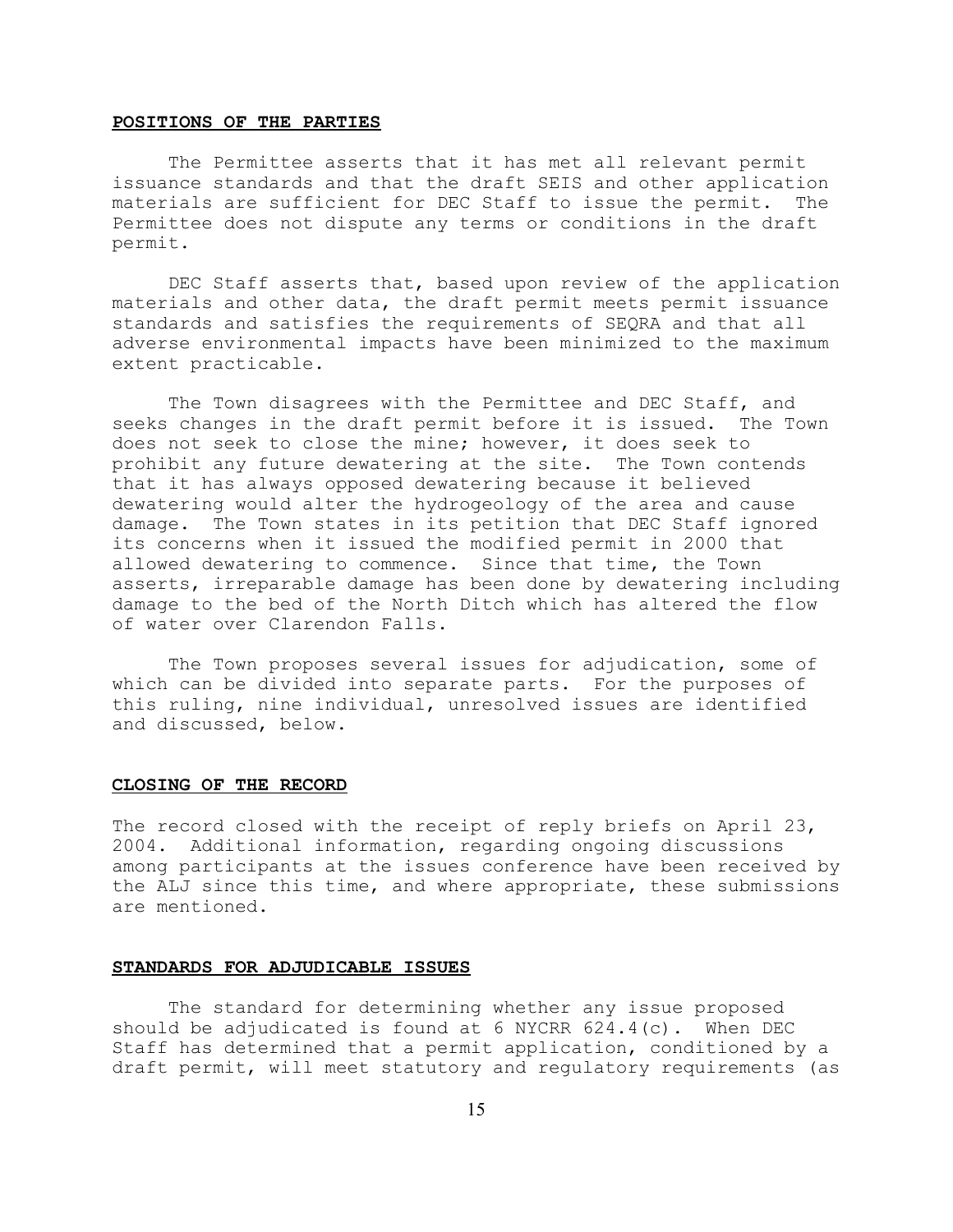is the case here), the potential party proposing an issue has the burden of persuasion to demonstrate that the proposed issue is substantive and significant.

An issue is substantive if there is sufficient doubt about the applicant's ability to meet statutory or regulatory criteria such that a reasonable person would inquire further (6 NYCRR 624.4[c][2]). An issue is significant if it has the potential to result in the denial of a permit, a major modification to the proposed project or the imposition of significant permit conditions in addition to those proposed in the draft permit (6 NYCRR 624.4[c][3]).

In order to establish that adjudicable issues exist, "an intervenor must demonstrate to the satisfaction of the Administrative Law Judge that the Applicant's presentation of facts in support of its application do not meet the requirements of the statute or regulations. The offer of proof can take the form of proposed testimony, usually that of an expert, or the identification of some defect or omission in the application. Where the proposed testimony is competent and runs counter to the Applicant's assertions an issue is raised. Where the intervenor proposes to demonstrate a defect in the application through cross-examination of the Applicant's witnesses, an intervenor must make a credible showing that such a defect is present and likely to affect permit issuance in a substantial way. In all such instances a conclusory statement without a factual foundation is not sufficient to raise issues" (Matter of Halfmoon Water Improvement Area, Decision of the Commissioner, April 2, 1982).

#### **ISSUES PROPOSED FOR ADJUDICATION**

The Town has proposed nine issues for adjudication, many of which relate to the impacts of dewatering. According to the Town, when the Permittee sought to modify its permit in 2000 to allow for dewatering, the Town Board passed a resolution requesting that DEC Staff deny the modification. After DEC Staff granted the modified permit, the Town's opposition to dewatering continued. The Town asserts that it has always opposed dewatering at the site and states that it was promised by the Permittee's predecessor, Genesee Leroy Stone Corp., that no dewatering would occur at the mine. This promise, the Town asserts, was the basis for its decision to rezone the Permittee's property on the west side of Upper Holley Road to allow mining. However, the promise not to dewater was apparently never reduced to writing or included in the zoning ordinance and is apparently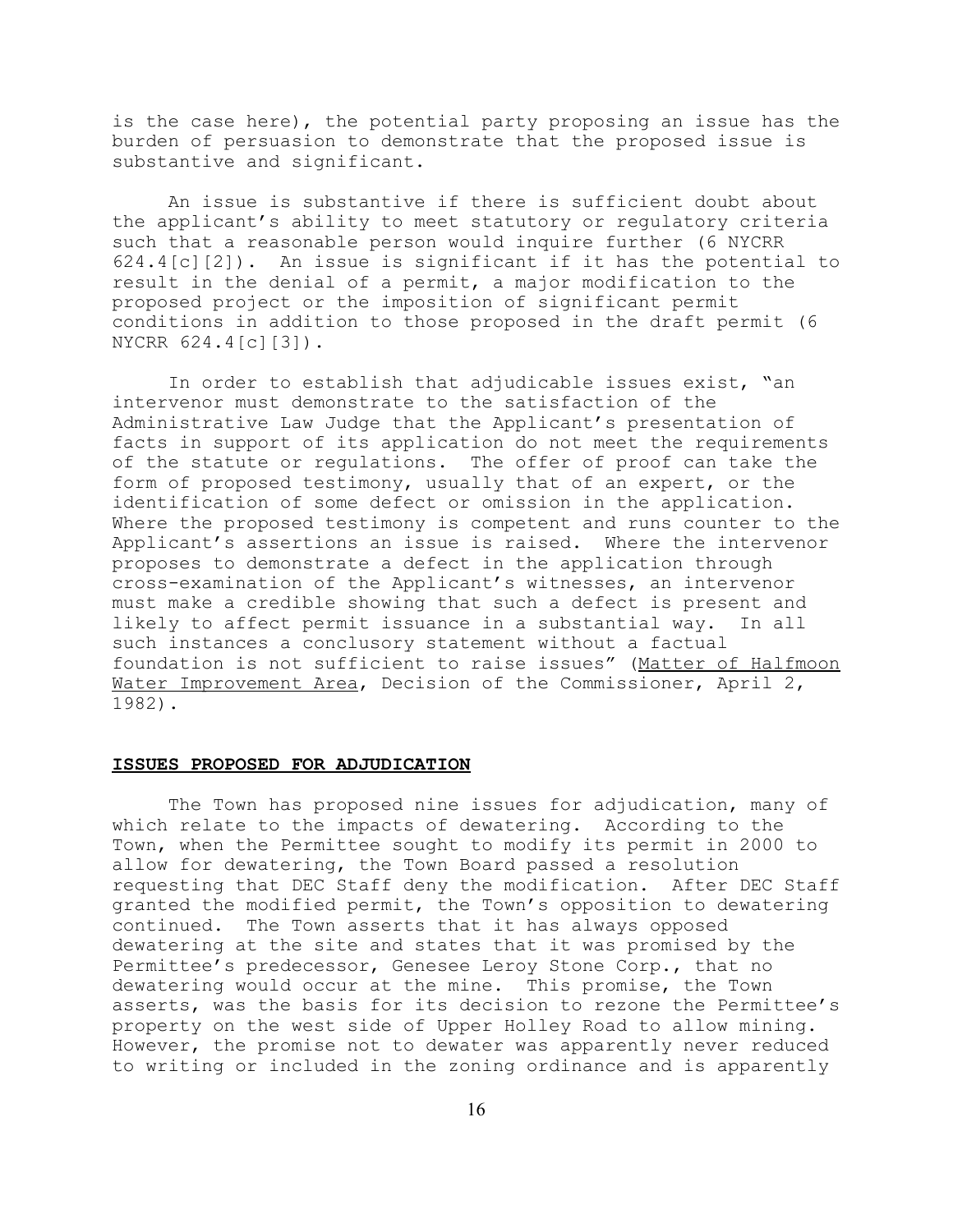not enforceable. The Town's stated position is that it does not seek to have the permit denied or have the quarry closed, rather that DEC's authorization to dewater be deleted from the permit.

## *Issue #1: Impacts on the North Ditch*

The Town proposes three sub-issues related to impacts the proposed project may have on the North Ditch for adjudication: (1) ensuring there is an adequate flow of water into the North Ditch; (2) preventing abrupt fluctuations in the quantity of the flow; and (3) treating the discharged groundwater so that it takes on the characteristics of surface water. Each is addressed below. The Town does not challenge the moving of the discharge point permanently into the North Ditch nor does it challenge the ditch lining program.

**Adequate flow into the North Ditch**. In its petition, the Town states that DEC's permit should not be granted unless the proposed action is altered to permanently prevent the drying of the Falls. The Town argues that when the Permittee stops pumping, due to power failure, operator error or other reasons, the amount of water flowing toward the Falls will be diminished. The Town states that additional measures must be developed and imposed to ensure that the Falls do not lose the source of its flow. The Town also believes that the permit should contain a condition requiring a minimum discharge of water to the North Ditch.

The draft permit contains two special conditions related to the issue of adequate flow into the North Ditch. These are reproduced below:

"14. The permittee shall establish and maintain a permanent quarry sump discharge in the south-north trending drainage ditch [North Ditch] north of the mine. This discharge shall be performed in accordance with the documents approved as part of this permit. In any event, a minimum pumping rate of 250-400 gpm [gallons per minute] shall be maintained to the ditch system. If water in the sump is inadequate to achieve this rate, and/or operational conditions prohibit the minimum discharge, a written request outlining a temporary pumping alteration plan while these conditions exist shall be submitted to the Department for review and approval.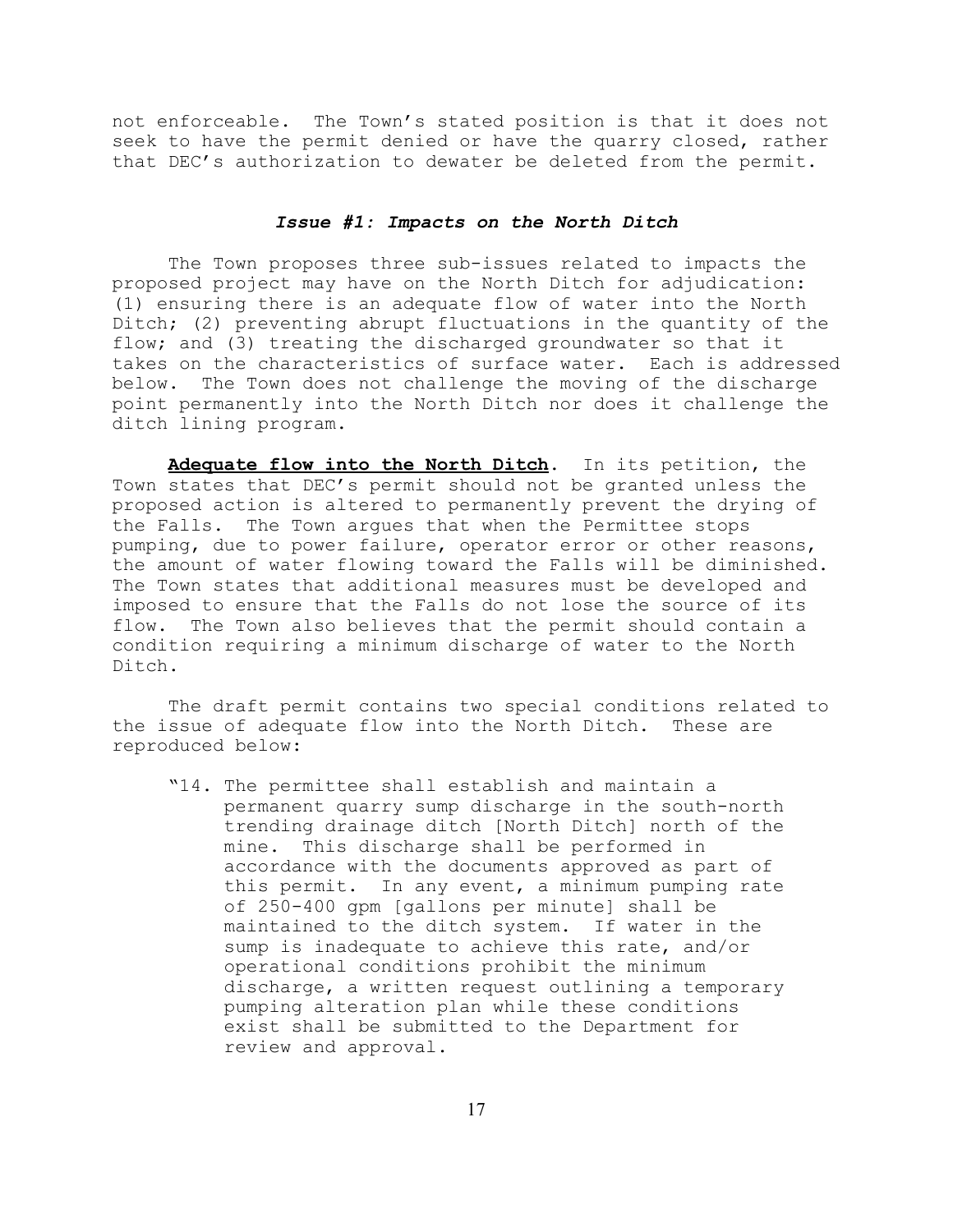15. The permittee will not be required to continue dewatering operations or maintain a minimum discharge rate to the northern ditch [North Ditch] while the quarry is inactive, and allowed to fill with groundwater. However, the minimum discharge rate of 250-400 gpm shall continue until such time as the local groundwater table has re-established itself in the area of the quarry. For reference and purpose of this condition, the local groundwater table will be measured at monitoring well MW-10-00S."

DEC Staff argues that these conditions, along with the permanent relocation of the sump discharge to North Ditch and lining the Ditch, ensure that an adequate flow of water exists in the North Ditch and over Clarendon Falls. DEC Staff explains that this minimum pumping volume is empirically derived, based upon information gathered after dewatering began. The Town has failed to articulate why or how these provisions do not address its concerns.

**Preventing abrupt fluctuations in flow**. The Town argues that for public safety reasons and to protect aquatic life downstream steps should be taken to ensure that there will not be abrupt fluctuations in the flow of the North Ditch.

DEC Staff notes that the special permit conditions cited above (14 and 15) relating to minimum pumping volume and conditions within the pumping plan requiring the Permittee to maintain a diesel powered backup system to prevent the cessation of pumping during a power failure will prevent abrupt fluctuations in flow. The Permittee notes that the flow over the Falls has always fluctuated, naturally, as a result of seasonal changes in groundwater, drought conditions, and surface water events such as storms. In fact, the Permittee argues that its mitigation measures, including lining the North Ditch, will enhance the flow over the Falls. Again, the Town has failed to articulate why or how these provisions do not address its concerns.

**Treatment of groundwater before discharge**. The Town argues that as groundwater is pumped into the North Ditch it would not have time to take on surface water characteristics. The Town seeks a permit condition to convert or treat the groundwater into water with the characteristics of surface water. In its October 15, 2003 comments on the draft SEIS, the Town's expert suggests that the use of an artificial wetland may be warranted to add the necessary nutrients, dissolved oxygen and microfauna typically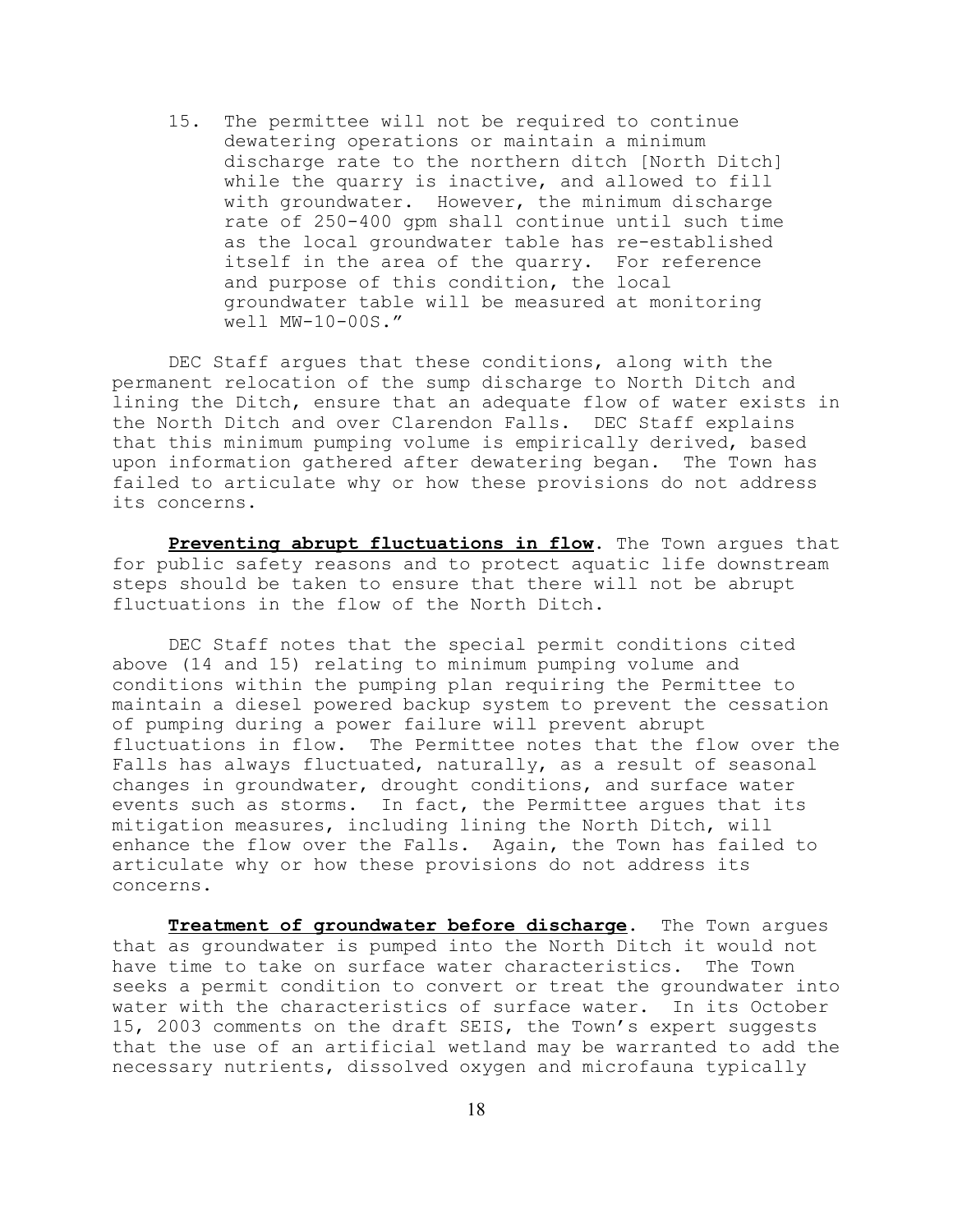absent from groundwater. In a related matter, the Town is also concerned that, when mining ceases at the site and the quarry is transformed into a lake, this will allow surface water to discharge into the groundwater, which would have negative impacts on groundwater quality.

The Permittee responds that the Town's argument is based upon a misunderstanding of the interaction of groundwater and surface water at the site, today. In reality, the Permittee argues that studies have shown intimate connections between the two, that groundwater discharges to surface water in the North Ditch, and that the chemical constituents of the surface water are very similar to those found in groundwater. Accordingly, the pumping of groundwater from the mine into the North Ditch will not represent a significant change in the hydrogeologic regime at the site and the existing chemical equilibrium. Regarding the impacts of surface water in the lake (which will form in the quarry once mining ceases) on groundwater, surface water now recharges groundwater in times of seasonally low groundwater. The Town has failed to address or challenge any of the conclusions presented by the Permittee.

**Ruling #1**: These proposed sub-issues are not substantive and significant. The Town has failed to make a sufficient offer of proof that the draft permit does not impose conditions that will ensure an adequate flow, prevent unreasonable fluctuations in flow, or that treatment of the discharge is necessary.

### *Issue #2: Impacts on the Western Ditch*

The Town asserts that impacts to the Western Ditch from mining are likely and should be adjudicated. The Town raises three sub-issues regarding impacts to the Western Ditch: (1) since earlier studies that predicted no impact on the North Ditch from mining were wrong, the present studies are also suspect; (2) inadequate study has been undertaken of the site and predictable impacts; and (3) that information in the record challenges the position of DEC Staff and the Permittee that impacts to the Western Ditch are unlikely and not properly mitigated.

**Failure of earlier studies to predict impacts casts doubt on present studies**. The Town argues that the damage done to the North Ditch and the resulting diminution of flow over Clarendon Falls caused by mining at this site raises an adjudicable issue regarding potential future damage to the Western Ditch as mining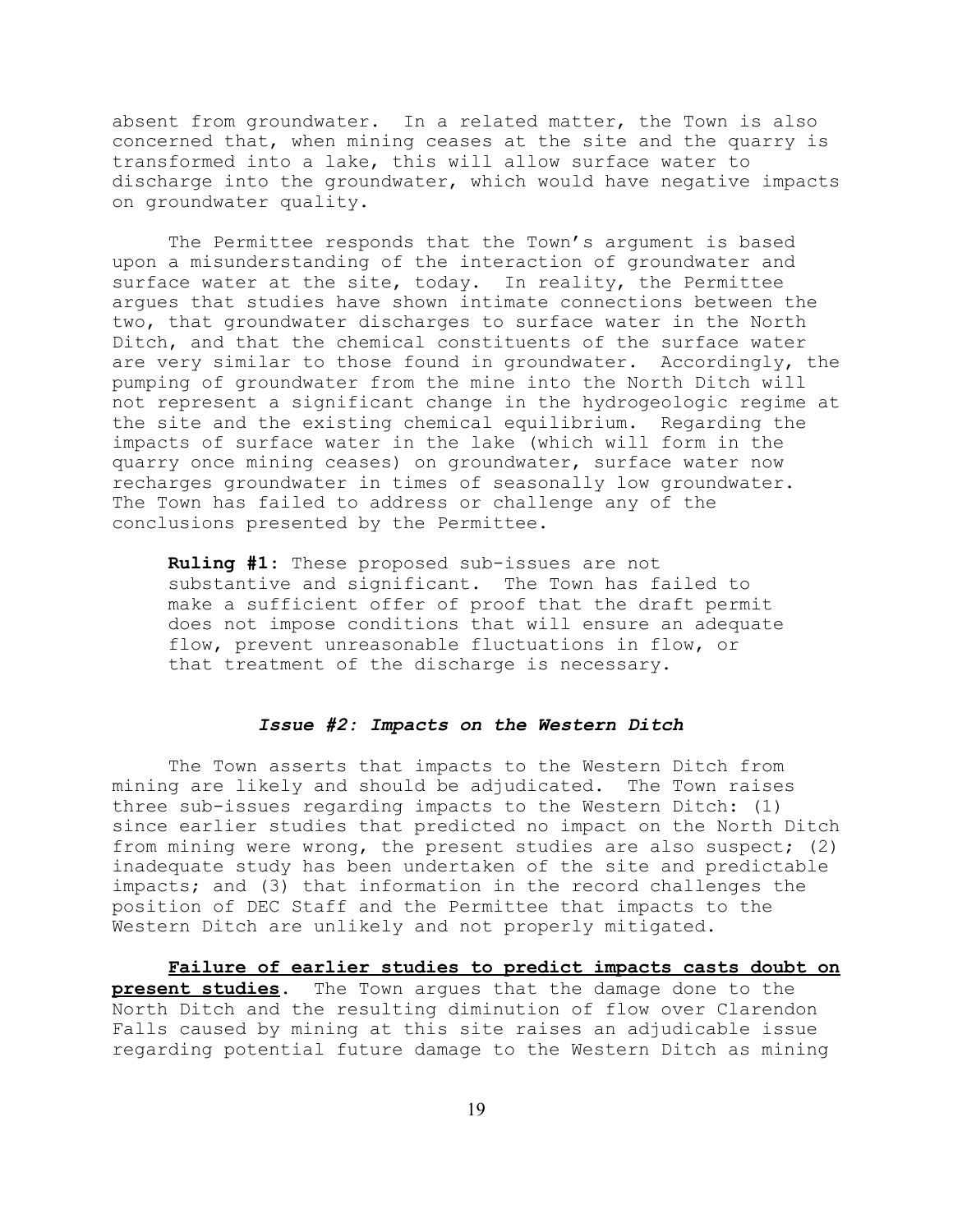operations approach it. The Town challenges the Permittee's conclusions regarding hydrogeological conditions in the area of the Western Ditch. It argues that previous studies prepared by the Permittee in support of its 2000 modification predicted no impact on drainage and water flow patterns in the area of the North Ditch failed to disclose the presence of fractures beneath the North Ditch which impacted the flow to the Falls. Therefore, the present studies predicting no impact to the Western Ditch are similarly suspect.

As discussed above, it is likely that past mining activities have impacted Clarendon Falls and the North Ditch. These impacts have since been mitigated by moving the discharge to the North Ditch and lining it. These mitigation measures are not challenged by the Town. It should be noted that at the time of the 2000 modification, the MLUP envisioned the removal of a large stretch of the North Ditch as it passed through the mine, so efforts to protect the North Ditch at the time may have seemed unnecessary.

DEC Staff responds that the impacts to the North Ditch were inadvertent and unforeseen. DEC Staff states that following the complaints about the loss of flow over Clarendon Falls and the subsequent investigation, DEC Staff concluded that further study of the site was necessary and the impacts of dewatering needed to be reassessed. This is why a second Supplemental Environmental Impact Statement was required and this application was treated as a new application. DEC Staff notes that the Permittee has cooperated in investigating the problems and in devising mitigation measures and that no enforcement action was taken as a result.

According to DEC Staff, because the original complaints were received, DEC Staff members from Region 8 have visited the site over one hundred times. Of the over 400 mines located in the eleven county area of Region 8, no other mining application has received this much scrutiny or as detailed a review. Thus, DEC Staff asserts that considerably more information is available now than was available when the original modification was granted in 2000 and that the more recent information, combined with earlier studies, is reliable.

**Information in the record is inadequate**. The Town asserts that the Permittee's hydrogeologic studies are inadequate and that uncertainties remain regarding the future impacts from dewatering. The Town contends that more monitoring wells and pump tests are needed to provide a full evaluation.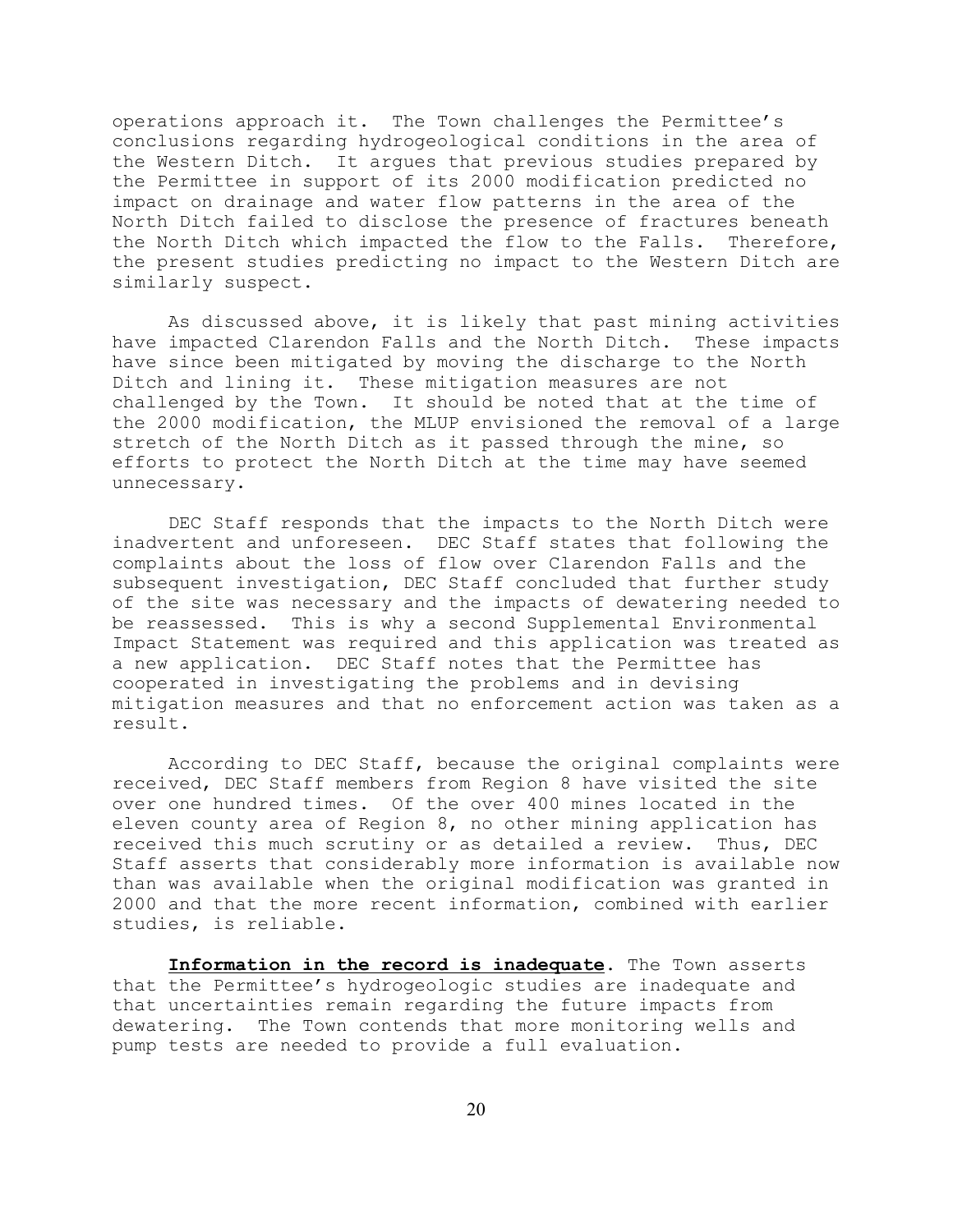DEC Staff responds that in reviewing this application, it reviewed information collected regarding hydrology at the site dating back fifteen years, not only the most recent studies contained in the SDEIS. The most recent studies provide important hydrogeologic information and have been completed using actual operating conditions while dewatering has been occurring. In addition to information provided by the Permittee, DEC Staff has also conducted its own independent review of groundwater flow, groundwater elevation, boring logs, monitoring information and hydrographs. Some of this information was collected by Mr. Allen Robinson who volunteered to take readings at off-site monitoring wells over the past few years. DEC Staff concludes that it has performed the most in-depth review of a mining application in Region 8 and perhaps the entire state in reviewing this application and that further study is not required.

**Information in the record shows impact to Western Ditch is more likely**. Both DEC Staff and the Permittee argue that there will be little or no impact to the Western Ditch because the Western Ditch sits atop a greater amount of overburden than the North Ditch and that the soil beneath the Western Ditch is less permeable.

The Town disputes both of these bases and states there is not enough evidence to support these conclusions. The Town challenges the conclusion regarding the depth of overburden stating that only one boring was done in this area (for the installation of monitoring well MW-4-86). This disclosed 12 feet of overburden, and broken rock fragments. The Permittee responds that the Town is ignoring the boring logs for three additional wells DDH-99-1, DDH-99-2 and MW-25-04D, which show a depth of overburden of 15, 26 and 18-19 feet respectively. The Town does not respond to this additional information.

The Town also challenges the Permittee's characterization of the soil beneath the Western Ditch as being thick impermeable soils. The Town points to statements in the draft SEIS, which indicate that both ditches on the site are in communication with groundwater. The Town also cites the observations of its expert from the site visit when he observed that the material piled along the edge of the Western Ditch (apparently from past maintenance) contained rock material which is not consistent with the Permittee's contention of impermeable soils beneath the Western Ditch. The Permittee responds that studies have shown that communication between groundwater and surface water in the Western Ditch is much less than that in the North Ditch.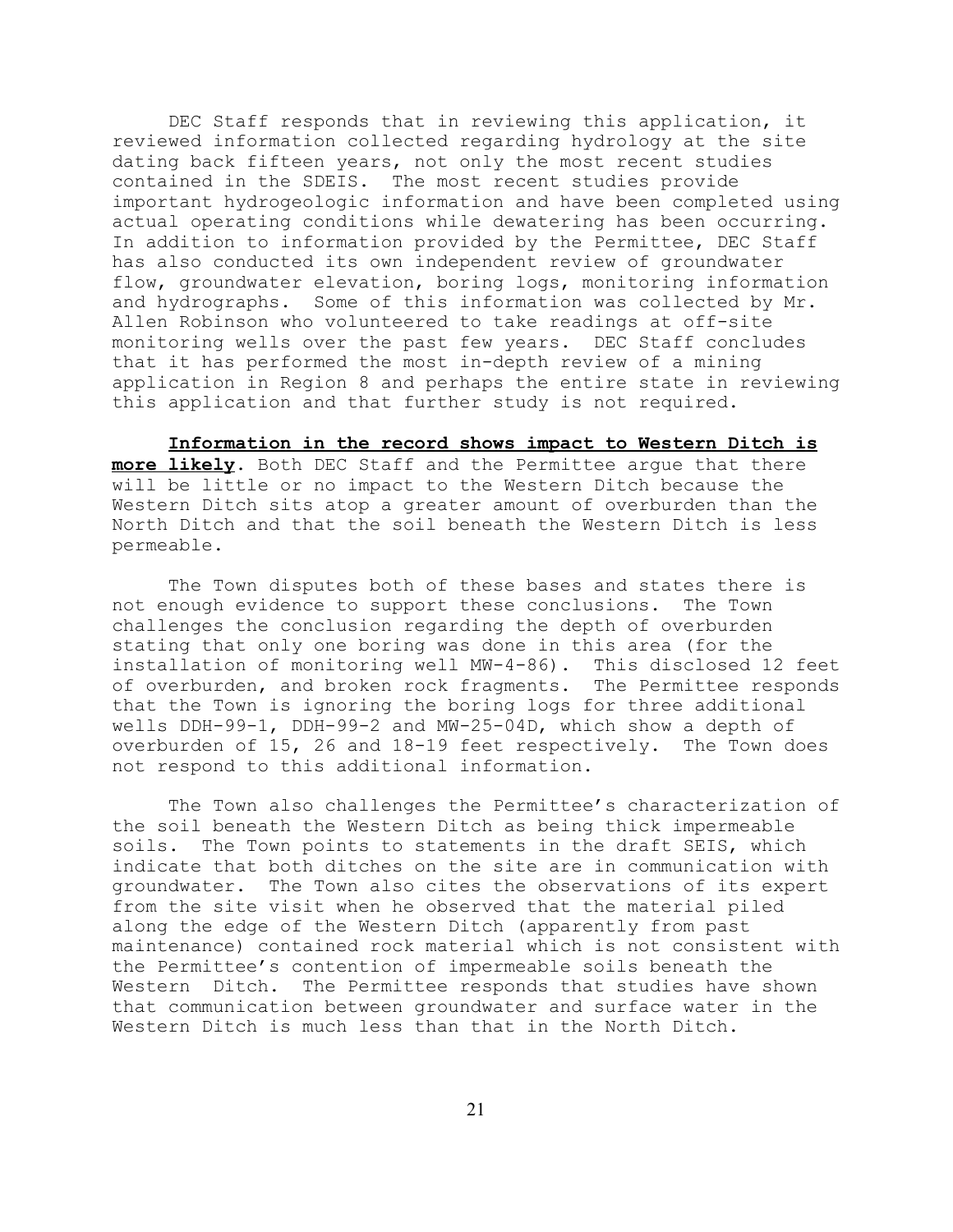According to the Town, there is no evidence that water will not drain out of the Western Ditch. Additional permit conditions are needed to require further study and, based upon the results of these studies, additional permit conditions may be necessary to prevent damage to the Western Ditch.

DEC Staff responds that, based upon its own independent review of data regarding the site, there are significant differences between the North Ditch and the Western Ditch, which make it unlikely that the Western Ditch will be impacted. Specifically, DEC Staff agrees with the Permittee that there is a greater depth of overburden beneath the Western Ditch which suggests that there is less likelihood that groundwater and surface water will commingle. Information contained in the draft SEIS and earlier studies of the site support this conclusion and show that while the site itself is relatively level, the depth of the bedrock increases from approximately four feet in the area of the North Ditch to approximately 12-16 feet near the Western Ditch. The thicker overburden in the area of the Western Ditch has been characterized in earlier studies as having a relatively low permeability, while the overburden in the area of the North Ditch has a comparatively higher permeability.<sup>9</sup>

Should unanticipated impacts occur to the Western Ditch as a result of mining, DEC Staff states that appropriate mitigation is included in the draft SEIS. The response plan proposed by the Permittee and contained in the draft SEIS would require the lining of the Western Ditch if water is observed entering the mine from the Western Ditch. Staff argues that this is appropriate mitigation and would protect the flow of water in the Western Ditch and over the Falls. DEC Staff asserts that no additional studies are needed. The Permittee concurs and states that when the mine face advances to within 75 feet from any portion of the Western Ditch, the Permittee will assess if any water is leaking into the quarry.

**Ruling #2**: These proposed sub-issues are not substantive and significant. The Town has failed to

<sup>&</sup>lt;sup>9</sup> Although not raised in its petition or at the issues conference, the Town in its closing brief asserts that DEC Staff is not qualified to assess potential hydrogeologic impacts because it does not have a hydrogeologist on staff. DEC Staff notes that there are no professional qualifications for hydrogeologists. The Town fails to identify what specific knowledge its expert possesses that DEC Staff mining experts don't.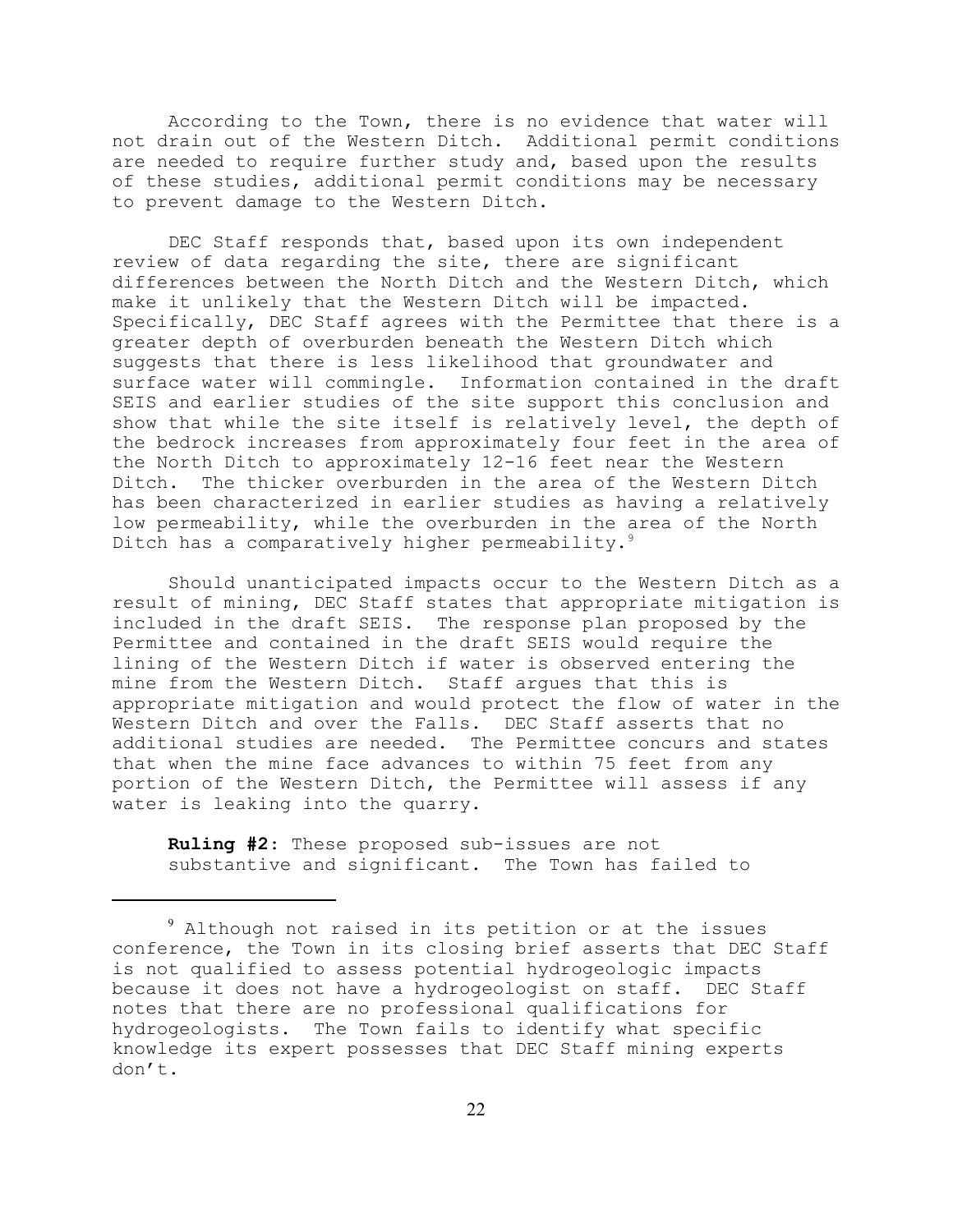provide a sufficient offer of proof that it is likely that there will be adverse impacts to the Western Ditch or allege that the proposed mitigation, lining the Ditch, would not adequately address any impacts that may occur to the Western Ditch.

#### *Issue #3: Permit fails to meet Regulatory Criteria*

The Town cites three regulatory provisions which it claims the present permit renewal/modification fails to meet and/or violates. DEC Staff responds that these sections, which deal with DEC Staff's approval of a reclamation plan, are not violated by the Permittee's proposed reclamation plan.

The first provision cited by the Town, 6 NYCRR 420.2, sets forth the scope of New York's regulation of mineral resources. Section 420.2(a) reads:

"This Subchapter shall be interpreted to carry out the policies of the State to foster and encourage the development of an economically sound and stable mining and mineral industry, and the orderly development of domestic mineral resources and reserves necessary to assure satisfaction of economic needs compatible with sound environmental management practices; and to provide for the wise and efficient use of the resources available for mining and to provide, in conjunction with such mining operations, for reclamation of affected lands; to encourage productive use including but not restricted to: the planting of forests, the planting of crops for harvest, the seeding of grass and legumes for grazing purposes, the protection and enhancement of wildlife and aquatic resources, the establishment of recreational, home, commercial, and industrial sites; to provide for the conservation, development, utilization, management and appropriate use of all the natural resources of such areas for compatible multiple purposes; to prevent pollution; to protect and perpetuate the taxable value of property; and to protect the health, safety and general welfare of the people, as well as the natural beauty and aesthetic values in the affected areas of the State."

DEC Staff notes that this provision parallels ECL 23-2703(1) which established the policy of the state relating to mining and charges DEC with balancing the many facets of natural resource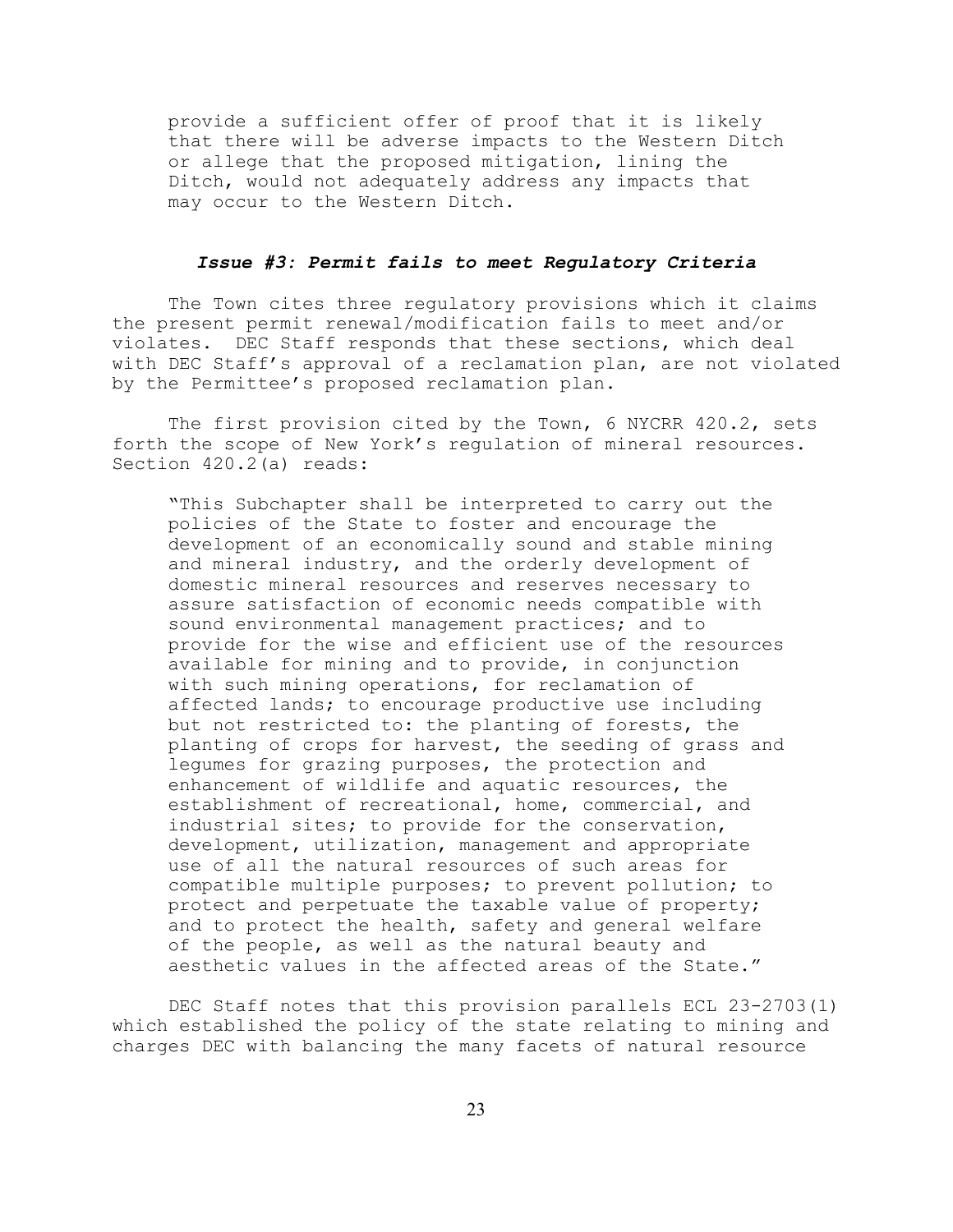utilization involved. While not entirely clear, the Town seems to be challenging the balancing done by DEC Staff.

The other regulations cited by the Town, 6 NYCRR 422.3(d)(2)(iii) and  $422.3$ (d)(2)(iv)(c), relate to reclamation plans which are defined as "a description of operations to be performed by the applicant to reclaim the land to be mined over the life of the mine. The reclamation plan shall include maps, plans, the schedule for reclamation, written material and other documents as required by the department" (6 NYCRR 420.1(r)).

Section 422.3(d)(2)(iii) reads: "Drainage. Every reasonable effort shall be made to minimize the disturbance of the prevailing hydrologic balance at and adjacent to the mine." Section 422.3(d)(2)(iii)(c) reads: "Drainage and water control features (channels, culverts, impoundments, etc.) which could be directly influenced by the effects of flooding shall be designed to protect the property, health, safety and general welfare of the people of the State. The design standards shall be such that reclamation will not have a detrimental effect on such property through an increase in the amount or rate of run-off or erosion, or by a change in the drainage pattern."

DEC Staff argues that this section is not relevant because when reclamation occurs at the site the quarry will fill with groundwater to form a lake. The lake level will be at the elevation of the pre-existing water table and experience normal seasonal fluctuations. The Town's expert acknowledges that groundwater conditions will return to pre-mining conditions following the cessation of dewatering.

Section  $422.3$ (d)(2)(iv)(c) reads: "All water impoundments shall be constructed in a manner which allows the continuous movement of water, such as by evaporation, percolation or flow, and which precludes the creation of stagnant, or otherwise undesirable conditions."

DEC Staff responds that the requirements of §422.3(d)(2)(iv)(c) have been met by the Permittee's proposed reclamation plan. Water movement and circulation will occur by means of evaporation, percolation, groundwater flow, direct precipitation, and the routine flow of surface water through the ditch system. DEC Staff note that a majority of quarries in the state are reclaimed in a similar fashion.

The Town alleges that the Permittee has violated these provisions in a number of ways under the existing permit: first, by damaging the North Ditch; second, by reducing the flow of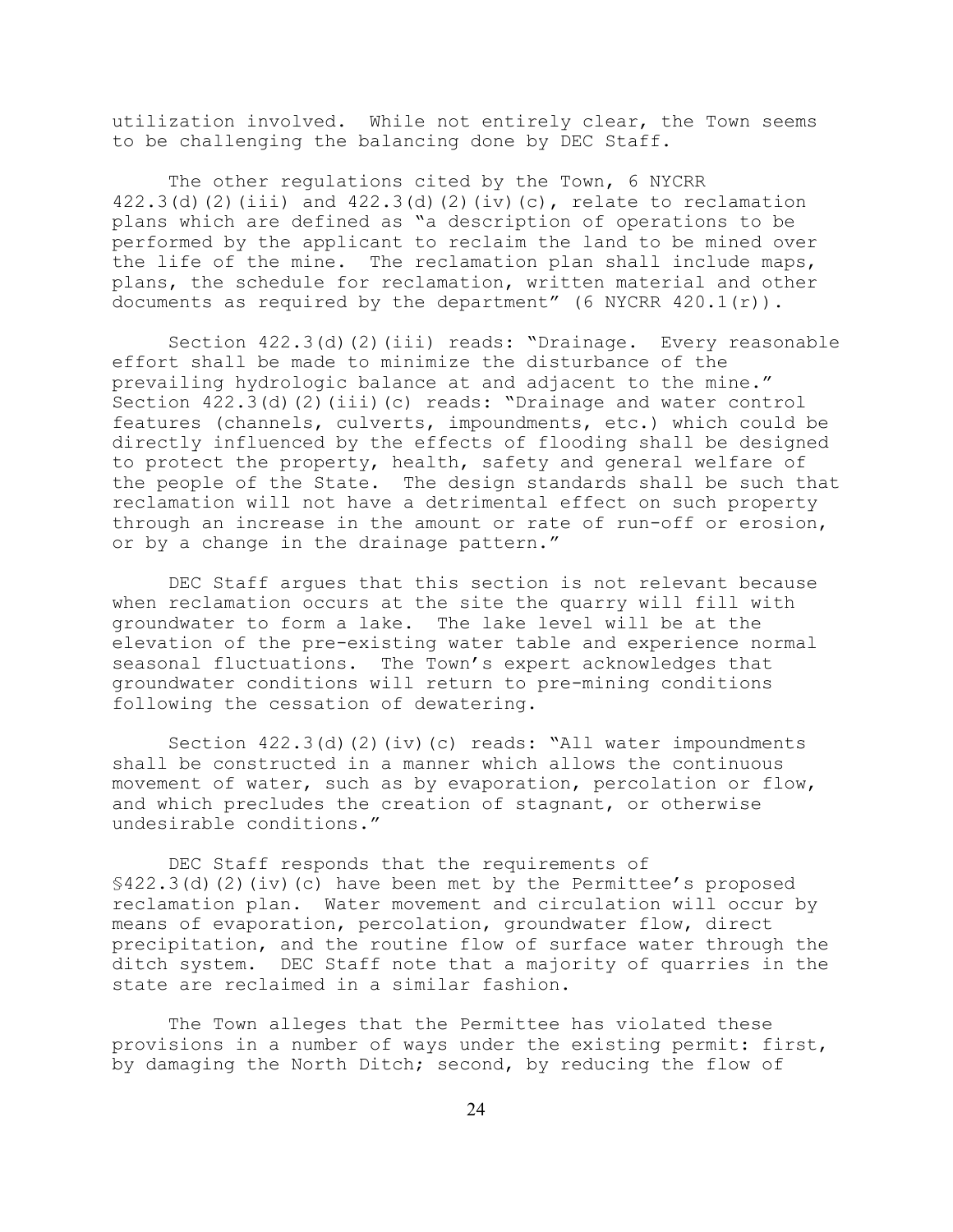water over the Falls; and third, by dramatically changing the hydrological balance in the vicinity of the quarry, including the wetlands downstream of the Falls. These violations, according to the Town are grounds for permit denial and raise an adjudicable issue. The Town asserts that the draft permit will not prevent these violations from continuing. However, the sections cited by the Town all deal with the reclamation plan, which takes effect after mining is completed and dewatering ceases. The Town's own expert asserts that once dewatering ceases, the hydrology of the area will recover entirely and everything will go back to its natural condition.

**Ruling #3**: This proposed issue is not substantive because the Town has made only general conclusory statements of violations and has failed to explain which aspects of the proposed project would not meet standards or violate these sections. Therefore, the issue will not be adjudicated.

# *Issue #4: Past Violations of Regulatory Standards*

The Town asserts that past actions by the Permittee involving blasting and dewatering have resulted in environmental damage that warrants denial of future authority to continue dewatering in the draft permit. As discussed above, activities undertaken by the Permittee at the mine site during 2000 likely resulted in impacts to the North Ditch and the Falls. While the exact timing and cause of the impacts is disputed among the parties, it is reasonable to conclude that the Permittee's activities did lead to a loss of flow in the North Ditch and over the Falls. The Town asserts that these impacts, which were not predicted and for which no enforcement action was undertaken by DEC Staff, are grounds to deny the instant permit application with regard to dewatering.

The Town cites three administrative decisions to support its claim that the draft permit should be denied; however, none are relevant in this matter because all relate to permit denial/revocation based upon past violations of permits or a history of criminal behavior by applicants or permittees. However, in this case, the Town makes no allegation of any past permit violations, either prosecuted by DEC Staff or not. The Town seems to be arguing that the past adverse impacts are somehow the equivalent of violations.

In the first case cited by the Town, Matter of Mt. Hope Asphalt, (Decision and Order of the Commissioner, September 7,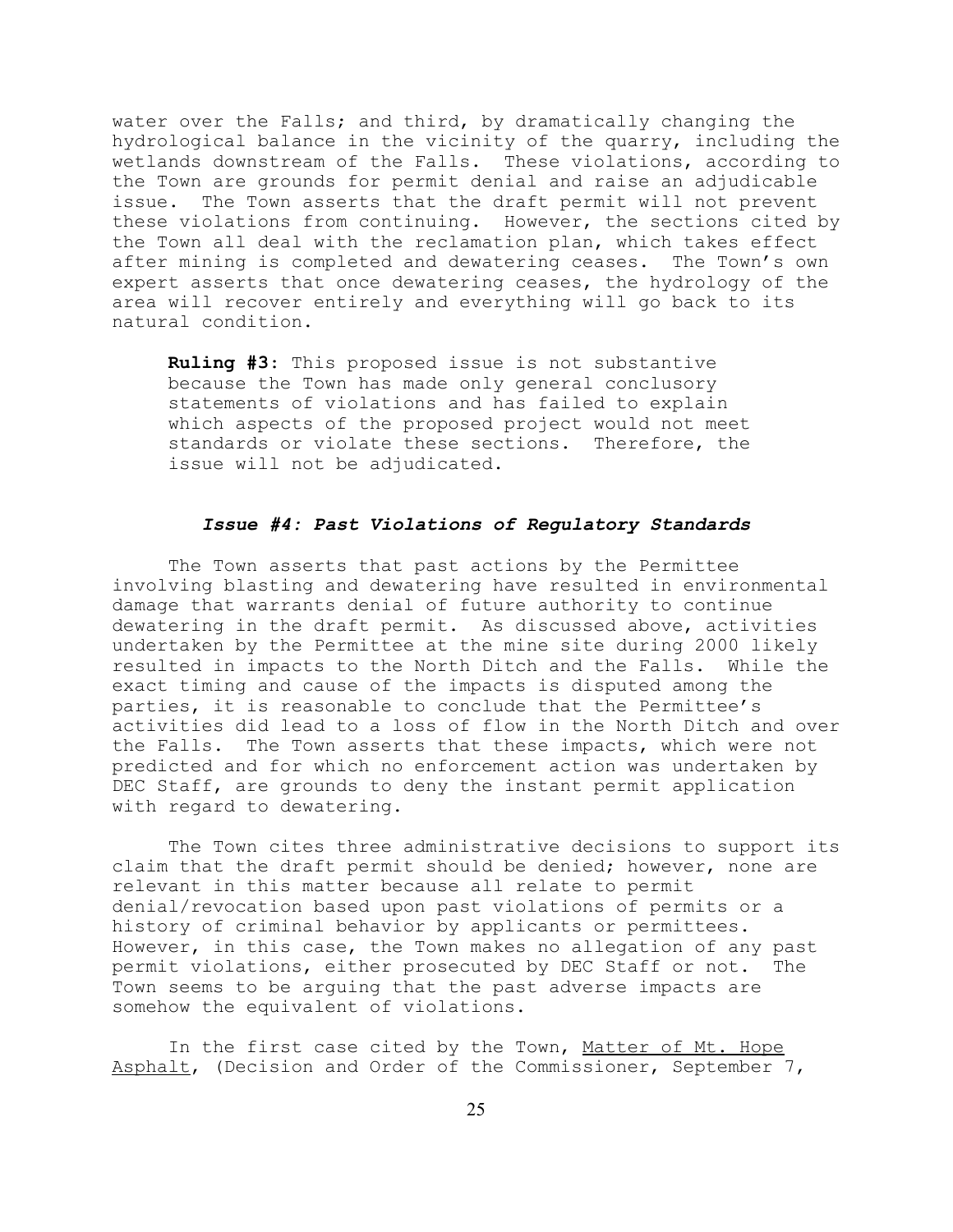1995), DEC Staff sought to revoke an existing permit and deny an application for permit renewal as part of an enforcement action. The Commissioner's Order held the Respondents liable for violations of their permit and the ECL and revoked the existing permit and denied the permit application. In the second case cited by the Town, Matter of Al Turi Landfill, (Decision of the Commissioner, April 15, 1999), the Commissioner denied an application to expand an existing landfill based on the applicant's prior criminal history. The third case cited by the Town, Matter of Mohawk Tire Storage Facility, (Decision and Order of the Commissioner, October 18, 1999), involves a case where DEC Staff sought a summary abatement order for a tire storage and recycling facility. DEC Staff also sought an Order of the Commissioner revoking a permit of a facility that DEC Staff alleged presented an imminent danger to the health or welfare of the people of New York State. All of these cases cited by the Town involve situations where DEC Staff either opposed permit issuance or sought permit revocation based upon past civil or criminal violations. In this case, DEC Staff support permit issuance and the Town has not alleged any past permit violations or criminal history on the part of the Permittee and therefore these cases do not apply.

**Ruling #4**: This proposed issue is not substantive because the Town fails to make an offer of proof that past alleged environmental damage were caused by violations of either law or the permit. The cases cited by the Town are not applicable in this case and do not warrant adjudication or summary permit denial in this case.

## *Issue #5: Ecological Baseline Study for Western Ditch*

An issue raised by the Town's expert in hydrogeology at the issues conference but not discussed in the Town's petition relates to the ecological condition of the Western Ditch. The Town's expert noted that the draft SEIS does not contain a habitat assessment for the Western Ditch, no assessment of endangered species, and no data regarding water quality. The Town's expert stated that a ecological baseline study should be completed for the Western Ditch. The purpose of this baseline study would be to establish what plants and animals exist in the Western Ditch and to determine its water quality. This study could then be used to measure any possible future environmental damage to the Western Ditch. The Town seeks to insert a permit condition that would require the Permittee to conduct such a baseline ecological study.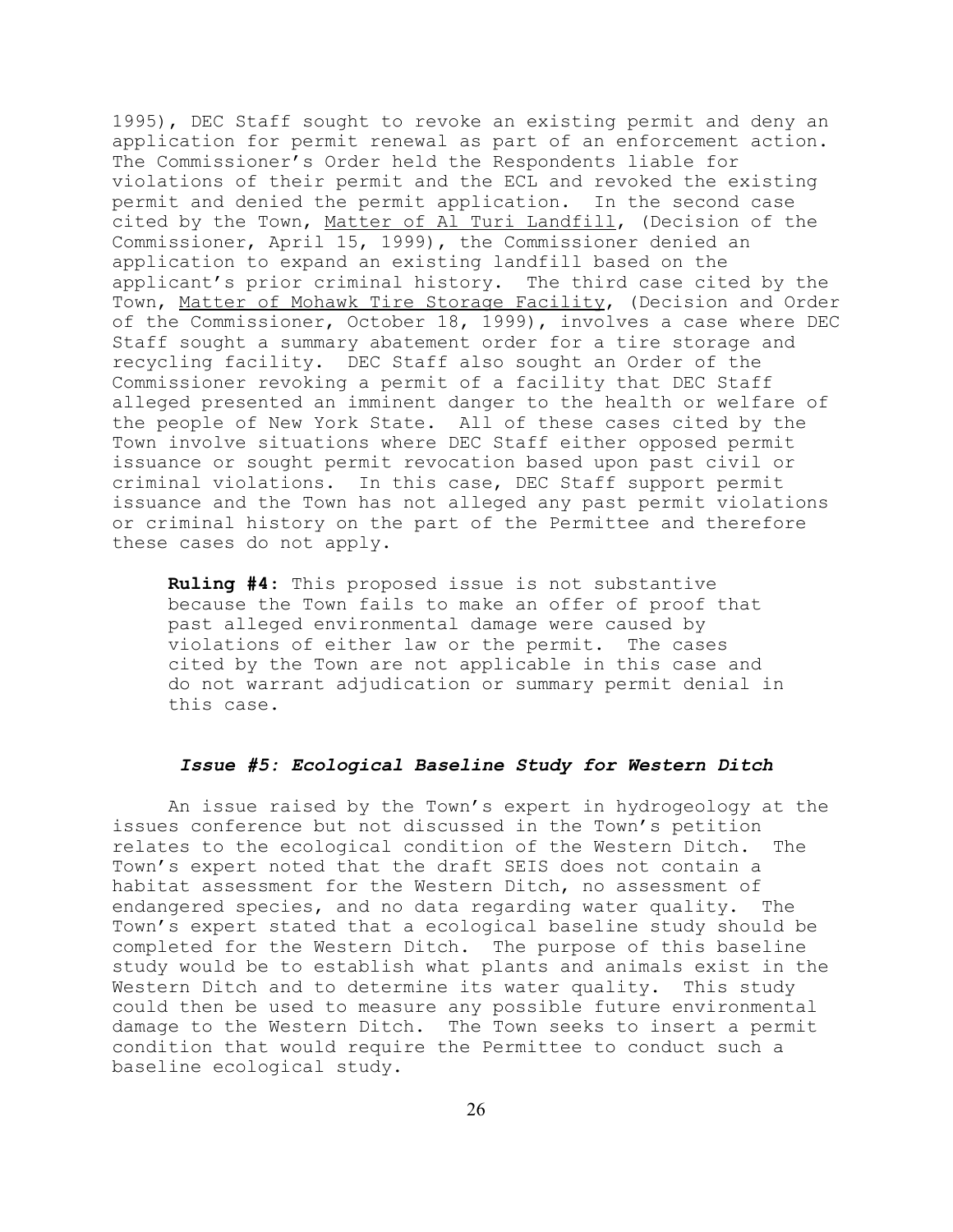During the site visit, time was spent examining part of the Western Ditch on the Permittee's property. Unlike the North Ditch, which had been lined with a synthetic liner, the Western Ditch was in a more natural state. There was evidence of historic maintenance of the ditch in that there were regular piles of materials that had been dug out of the trench and cast to the side. These piles were covered with vegetation, indicating that it had been several years since the maintenance had last occurred. The Town's expert estimated that it had been decades since maintenance had occurred, but it is unclear whether he had the expertise to make such a judgment. To the untrained eye of the ALJ, it appeared that it certainly had been years since the last maintenance had been done, but the statement that it had been decades seemed to be an overestimation.

Both DEC Staff and the Permittee respond that this request by the Town is beyond the scope of the draft SEIS, which was required to supplement the environmental record previously developed. The focus of this draft SEIS was the evaluation of groundwater and surface water impacts associated with the proposed permit modification and to address new information on groundwater and surface water impacts discovered since dewatering operations commenced in 2000. The Draft Scoping Outline for this DSEIS was released for public review on February 19, 2003. A single comment letter was received from the Town dated April 1, 2003. The final Scoping Outline was then prepared by DEC Staff on May 9, 2003. None of these documents make reference to the need for an ecological baseline study.

The Permittee also questions the usefulness of such a study because Star Growers, Inc. ("Star Growers") has contacted the Permittee seeking permission to maintain the portion of the Western Ditch that traverses the Permittee's property. According to the Permittee, maintenance has already been done in the Western Ditch, upstream of the Permittee's property. As explained above, this maintenance does not require a DEC permit and is at the discretion of the landowner. Such maintenance would certainly affect the ecology of the Western Ditch and it is unclear if the Town would have the Permittee perform the study before or after maintenance.

**Ruling #5**: This proposed issue is not substantive because the Town has failed to show how this issue relates to any statutory or regulatory criteria.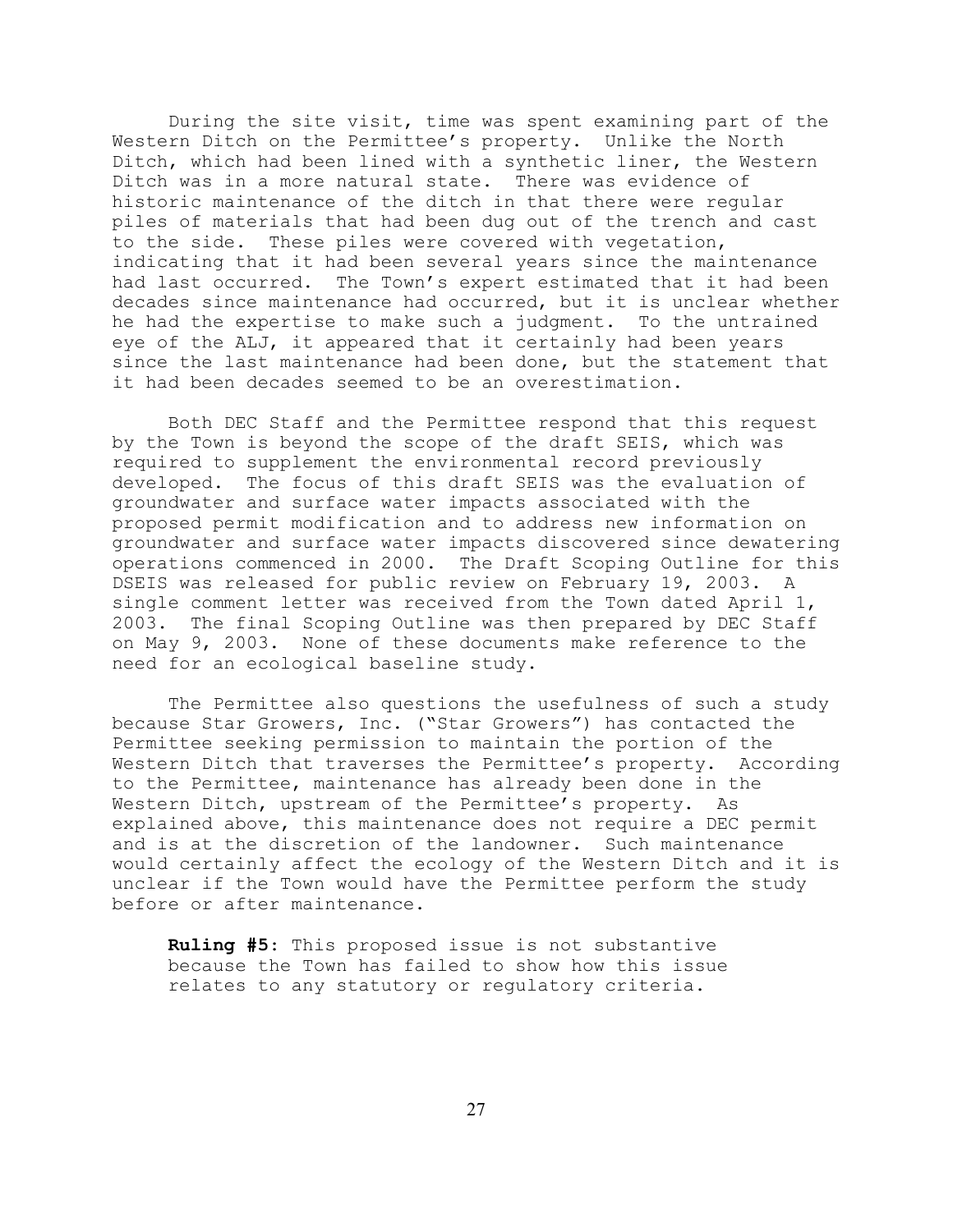#### *Issue #6: Surface Water Impacts from TCE Contamination*

The first issue involving TCE proposed for adjudication by the Town involves the quarry's impact on the TCE plume and possible surface water impacts. As discussed above, a spill of TCE occurred at Haight Farm which resulted in the removal of drums and contaminated soil as well as the treatment of groundwater. However, while the site itself has been remediated and the source of the TCE has been removed, a plume of TCE entered the groundwater and exists there today. This plume is migrating through natural groundwater flow toward the quarry. It is expected that when the plume encounters the area influenced by the Permittee's pumping,  $10$  the rate of migration of the plume will increase. It is further expected that at some point, TCE will be detected in the quarry sump. There is no estimate in the record as to when TCE is expected to be detected; it may occur during this permit term, it may not. Additional wells are being installed by both the Permittee and DEC Staff in an effort to better define the extent of the plume and thereby more accurately estimate when it might be detected in the quarry sump.

The draft permit contains several conditions that address the TCE issue (special conditions 6(B), 7, 8, 9 and 10). Special condition 6(B) requires testing of water from the sentinel wells which are drilled to detect the advancing plume. Special condition 7 of the draft permit requires the Permittee to test the quarry sump bi-weekly for TCE with a detection limit of 1 ug/l (ppb) and to submit the results of the monitoring to DEC<br>Staff.<sup>11</sup> Special condition 8 requires notification of DEC St. Special condition 8 requires notification of DEC Staff of the findings of the testing. Special condition 9 requires that if TCE is detected, the Permittee resample within 5 days and if the presence of TCE is confirmed, to cease dewatering immediately.<sup>12</sup> Special condition 10 prohibits the discharge of

<sup>11</sup> It is recommended that this permit condition be modified to make clear, that if a second sump is installed during the permit term, both sumps be tested on a bi-weekly basis.

 $12$  It is recommended that this permit condition be clarified to indicate that this condition takes precedence over Special condition 14, which requires the Permittee to maintain a minimum flow of water into the North Ditch which then flows over the

<sup>&</sup>lt;sup>10</sup> The Town argues that the zone of influence from the dewatering operations is greater than that described in the draft SEIS, however, it makes no offer of proof regarding this argument.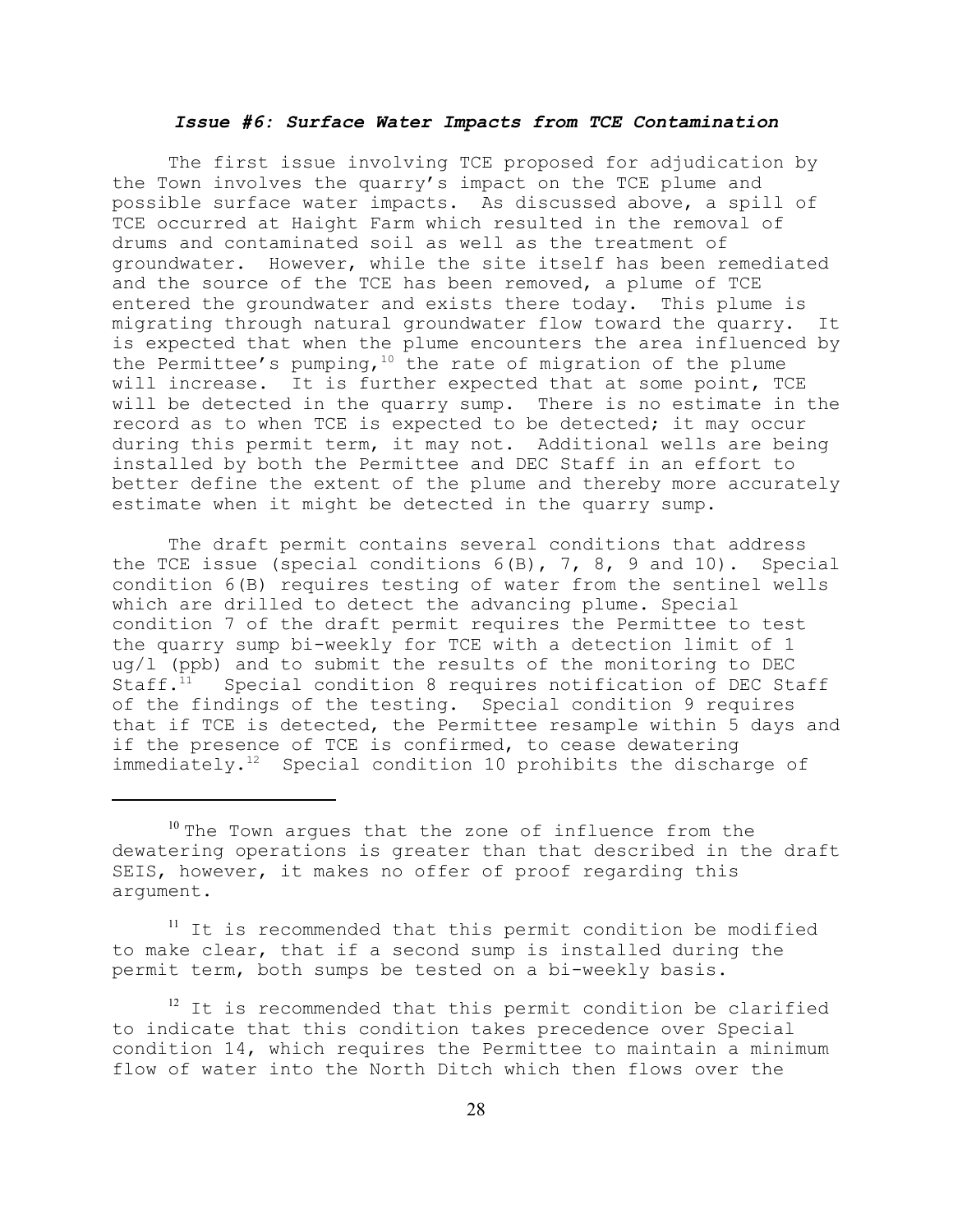contaminated groundwater without a State Pollutant Discharge Elimination System ("SPDES") permit.

It is anticipated that the new sentinel wells will predict the approach of the TCE plume toward the quarry sump, allowing the Permittee time to apply for a SPDES permit. If TCE is detected in the quarry, the Permittee would cease operations and must then apply for a SPDES permit. Depending upon the concentration of TCE found in the quarry (and expected in the discharge to the North Ditch) no treatment may be necessary. While the groundwater standard for TCE is 5 ppb (6 NYCRR 703.5), the surface water standard is 40 ppb. $13$  Therefore, if the water to be discharged contains less than 40 ppb of TCE, no treatment would be required. According to DEC Staff, this 'wait and see' approach regarding the SPDES permit application is the traditional way this type of problem is addressed by the Department.

The Town asserts that the management of TCE at the site presents a "significant public health risk" (no expert is offered to support this statement) that requires the development and implementation of additional permit conditions. The substance of these additional permit conditions is never set forth by the Town. However, the Town does assert that the Permittee should be required to apply for the SPDES permit now, as opposed to when TCE is detected at the sump (or when testing from the new and existing sentinel wells shows that detection is imminent) as contemplated in the draft permit. The Town argues that there may not be time to develop either a SPDES permit or an active remediation plan before the quarry fills with TCE-contaminated water and discharges to ground and surface waters. The Town offers no calculations to support this contention.

DEC Staff responds that based on the low levels of TCE contamination that have been detected in the sentinel wells to date and the fact that the levels do not appear to be increasing, there is adequate time for the Permittee to obtain a SPDES permit. DEC Staff also argues that the Permittee has an economic interest in timely applying for a SPDES permit because its operations will cease if TCE is detected in the sump. This would result in a loss of income and potentially, damage to the

falls. This would reflect the intent of the parties.

 $13$  No cite for this standard was provided, but no issues conference participant challenged that this was not the applicable standard.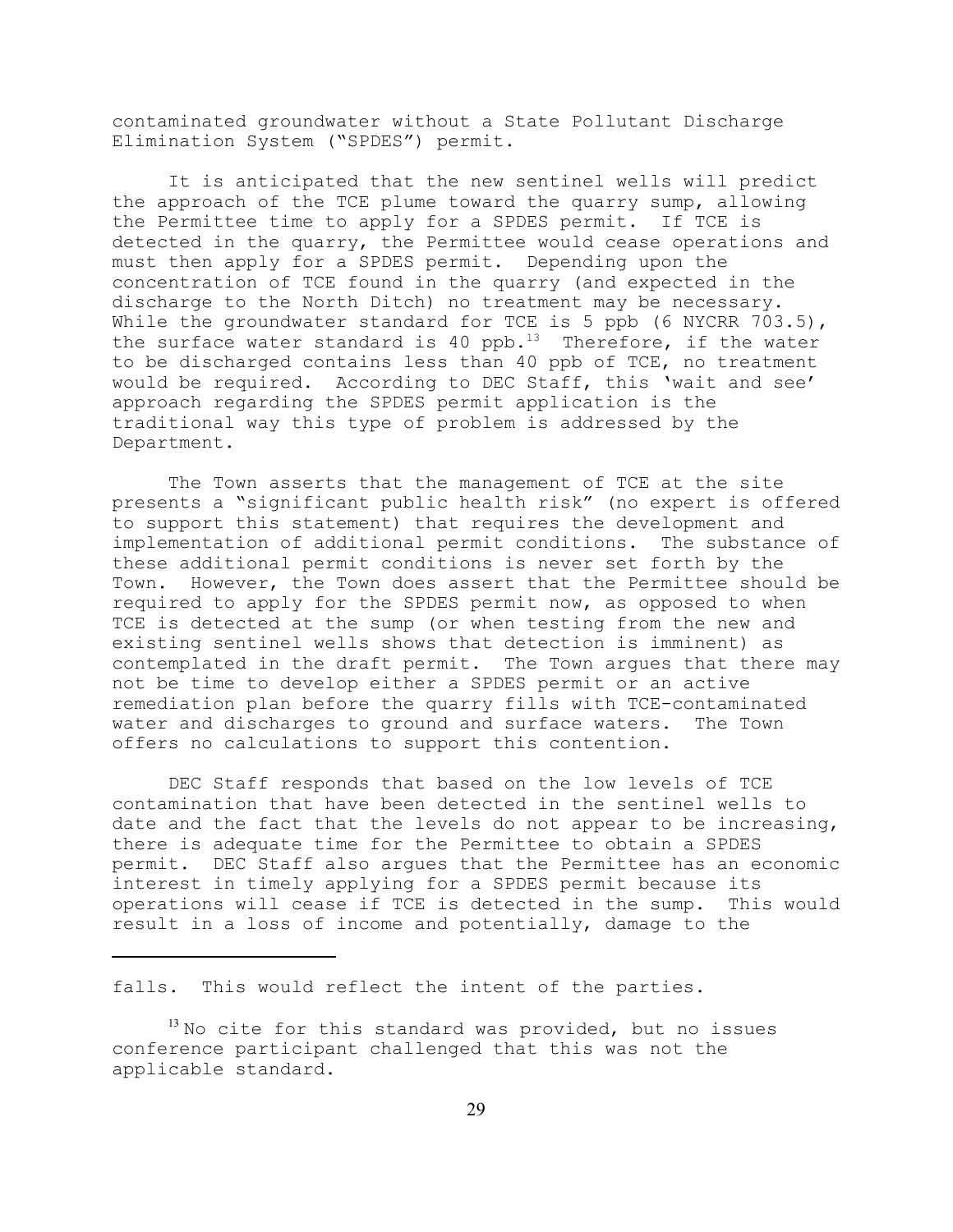conveyor and other equipment on the quarry floor. Therefore, DEC Staff argues, the Permittee will make application for the SPDES permit when information from the existing and new sentinel wells suggests TCE is likely to be discovered in the sump. DEC Staff informs the Permittee that issuance of a SPDES permit may take months following application.

DEC Staff states that it is concerned about TCE contamination. The existing permit imposed a condition requiring the Permittee to drill sentinel wells (MW-10-00s and MW-10-00D) at the edge of its property to detect the plume as it approached the quarry and another permit condition required periodic testing of waters from these wells and the sump. The results of this testing have shown detections of TCE in January 2001, April 2003 and July 2003 in the sentinel wells; each of these detections showed TCE levels below the groundwater standard of 5 ppb and likely represent the leading edge of the TCE plume.<sup>14</sup> To date, no TCE has been detected in the quarry sump.

The draft permit conditions, DEC Staff asserts, provide a reasonable means to monitor any contamination that may migrate toward the site and the prohibition of any discharge from the mine once TCE has been detected without a valid SPDES permit is the proper means to manage contamination that may migrate to the quarry. The draft permit, DEC Staff argues, is the current regulatory vehicle in an evolving process of monitoring and controlling the site and incorporates the latest information and requires the production of new information, which may in turn lead to additional permit conditions.

**Ruling #6**: This proposed issue is not substantive. The Town has failed to provide a statutory or regulatory basis requiring the issuance of the SPDES permit at this time.

## *Issue #7: Air Impacts from TCE*

A second issue related to TCE asserted by the Town is that there may be air emission impacts associated with TCE once it

<sup>&</sup>lt;sup>14</sup> DEC Staff report that while substantial remediation has occurred at the source of the Haight Farm spill, the leading edge of the plume needs to be better defined. Efforts to accomplish this are ongoing including the installation of additional sentinel wells by both the Permittee and DEC, pursuant to the state superfund program.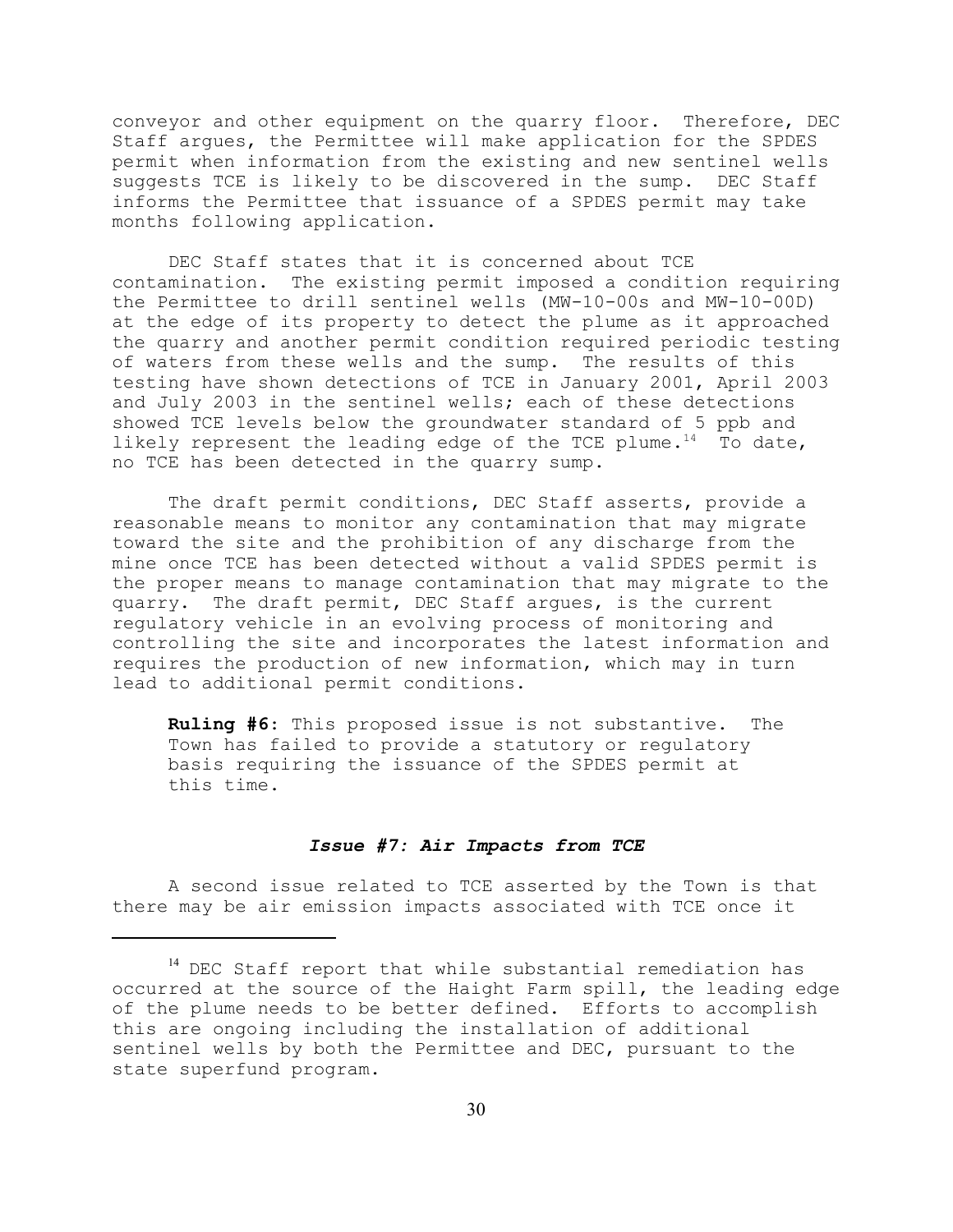reaches the quarry. The Town contends that contamination risks due to airborne contamination of TCE exist and are not properly addressed in the draft permit. The Town does not offer the testimony of an expert on this issue. Rather, the Town notes that TCE is a probable human carcinogen and that air exposure to small quantities of TCE may cause headaches, lung irritation, dizziness, poor coordination and difficulty concentrating. The Town does not indicate at what levels these symptoms may occur nor does it provide any calculations to show that such levels may occur in the vicinity of the mine once TCE enters the quarry.

The Permittee contends that this proposed issue is not adjudicable because the Town has failed to provide a scientific basis for this claim or an adequate offer of proof. At the issues conference, the Permittee's expert stated that using DEC's Air Guide 1, he had modeled how much TCE it would require to exceed airborne contaminant levels. The results of this modeling showed that all of the water entering the quarry (approximately 2.2 million gallons per day) would have to have a TCE concentration of 250 ppb, a level fifty times existing groundwater standards.

DEC Staff asserts that the Town has failed to meet its burden of proof because it has failed to identify an expert on air quality impacts. DEC Staff argues that it has reviewed the Town's concerns and concluded that air quality impacts from TCE once it enters the quarry are unlikely to be significant due to the low concentrations of TCE detected near the quarry. Other factors cited by DEC Staff to show the Town's concern is unwarranted are the fact that any contaminated groundwater will be further diluted when it enters the quarry, the distance of the plume from the Haight Farm site and the fact that remediation has been completed at the site of the spill.

**Ruling #7**: This issue is not adjudicable because it is not substantive. The Town has failed to cast sufficient doubt on the Permittee's ability to meet the regulatory standard of airborne concentrations of TCE.

## *Issue #8: Impacts on Agricultural Lands*

The Town also proposes as an adjudicable issue the impact of the quarry on neighboring agricultural lands. Specifically, the Town argues that the pumping by the Permittee is drawing down the groundwater levels beneath farmland through undiscovered fissures in the bedrock and thereby impacting the crops grown. At the issues conference, the Town indicated that it was concerned with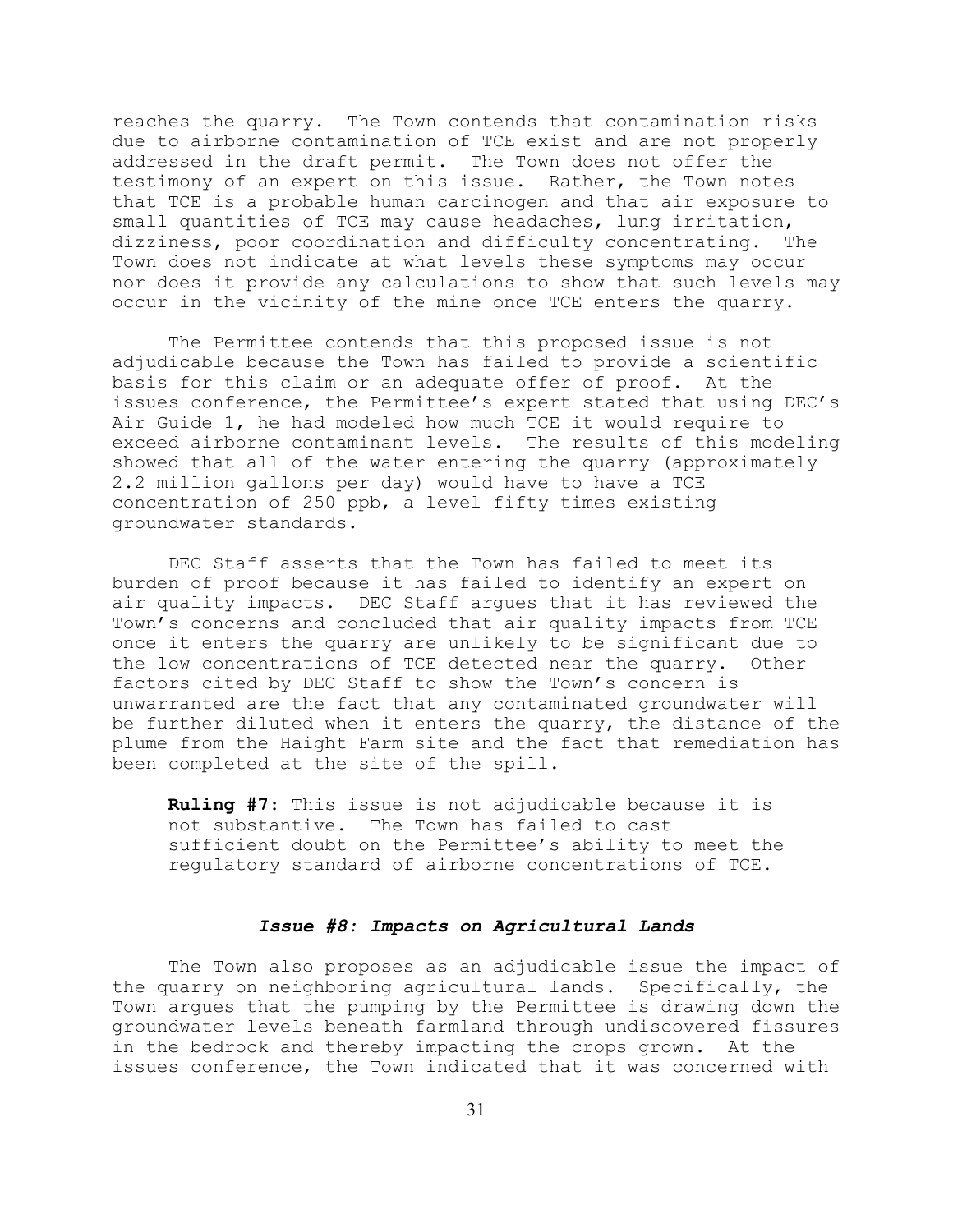the impact on about ten acres of farm land owned by Gerald Robinson, the father of Allen Robinson. The Town attempted to quantify the impact economically by estimating that the ten acres, which are leased by Gerald Robinson to Star Growers, could produce approximately \$4,000 per year in soybeans (gross). The offer of proof made by the Town included photographs of the area in question (Legislative Hearing Exh. 1) taken by Allen Robinson, statements he made at the Legislative Hearing (including statements that a cistern at the edge of the field in question had run dry) as well as the testimony of the Town's hydrogeologic expert.

At the issues conference, DEC Staff and the Permittee agreed on the following language to mitigate impacts on these agricultural lands. Subsequently, the Town stated that this condition was acceptable to the Town and that, based upon conversations with the Robinsons, this condition was acceptable to them as well. The permit condition reads:

> "If impacts occur at the existing cistern on the property now owned by Gerald Robinson as determined by a decline in water levels in monitoring wells 14-99 greater than seasonal fluctuations identified in other monitoring wells at the site, and if those declines are in phase with operation of the quarry sump, then the permittee shall (a) provide a source of recharge to the cistern; or (b) develop a new cistern; or (c) provide an alternate water supply source to replace the cistern."

In addition, DEC Staff has committed to monitor the water levels in well 14-99 on a monthly basis for a period of one year after issuance. After that time, presumably Mr. Robinson or his agent will monitor the well. Well 14-99 is located on the Robinson property and is just yards from the cistern and the edge of the field the Town is concerned about.

DEC Staff argues that, based upon its independent review, the Town's claimed impacts on agricultural lands are not the result of dewatering. Monitoring data collected from well 14-99 indicate that the Robinson's field is outside the zone of influence of the pumping from the mine; therefore, groundwater levels in the area of the field are unaffected by dewatering. Even if groundwater levels were lowered, this would not explain the damage to the crops in the field. This is because although groundwater levels in the area are high for a short period during the spring, as the year wears on a vadose zone normally occurs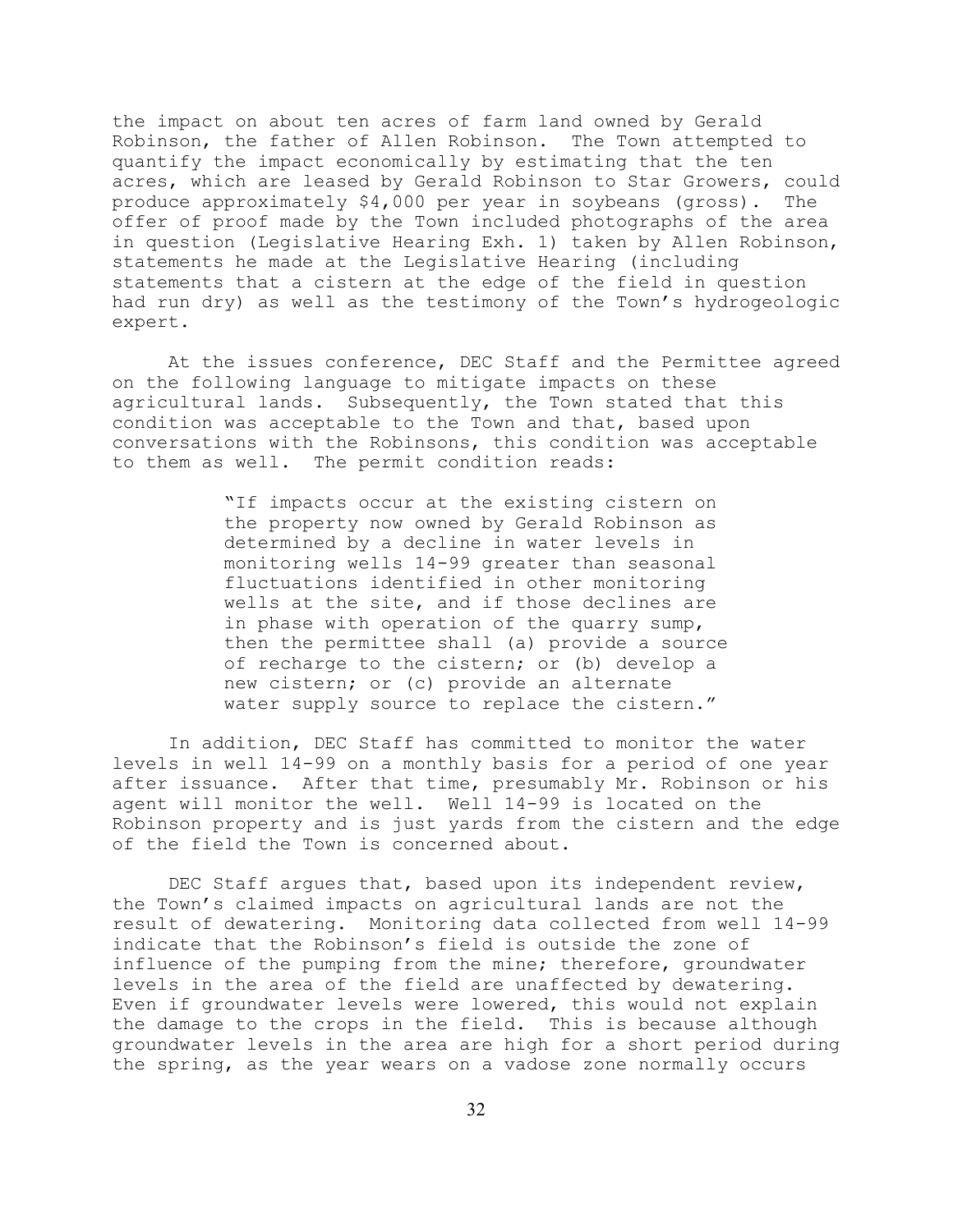between the surface and the water table. Planting only occurs once the groundwater drops below the surface, and the crops planted in the fields would not have roots deep enough to reach the water table as the groundwater dropped naturally, so any damage to crops could not be the result of impacts on groundwater elevations. Further, DEC Staff notes that the Town is attempting to assert an economic loss that may accrue to Mr. Gerald Robinson. Mr. Robinson did not choose to participate in this proceeding, although his son, as a member of the Town Board did.

The Permittee argues that the Town has failed to raise an adjudicable issue because the issue is based upon the possibility that undiscovered fractures exist in the bedrock that would cause groundwater to drain from these agricultural lands. The Permittee points to data from monitoring well 14-99 that indicate that fluctuations in groundwater levels in this well are consistent with seasonal trends observed in other wells and that there is no evidence that the well is being influenced by dewatering at the sump. In addition, the Permittee reports frequent communications with Star Growers, the current lessee of the Robinson property, and that no complaints have been received regarding the vitality of the crops grown in the fields adjacent to the mine. In fact, the Permittee states that Star Growers have asked the Permittee's help in lowering the groundwater levels in the North Ditch in the Spring to facilitate planting.

**Ruling #8**: This proposed issue is not substantive. The Town has failed to identify an applicable statutory or regulatory criteria such that a reasonable person would inquire further. In addition, the Town has failed to show that groundwater levels beneath the field are dropping due to pumping and even if they are, it has failed to provide a link between the alleged crop damage and the lowered water table.

#### *Issue #9: Wetlands Impacts*

The ninth issue asserted by the Town is that the mine site may include freshwater wetlands larger than 12.4 acres which would require that a DEC wetlands permit be issued pursuant to Article 24 of the ECL ("state wetland"). The bases of the Town's claim are a series of statements in the Permittee's application documents. The Town does not identify exactly where on the site this wetland may be (by map or other description) nor has the Town had a wetlands expert walk the site.

The evidence of the existence of this state wetland cited by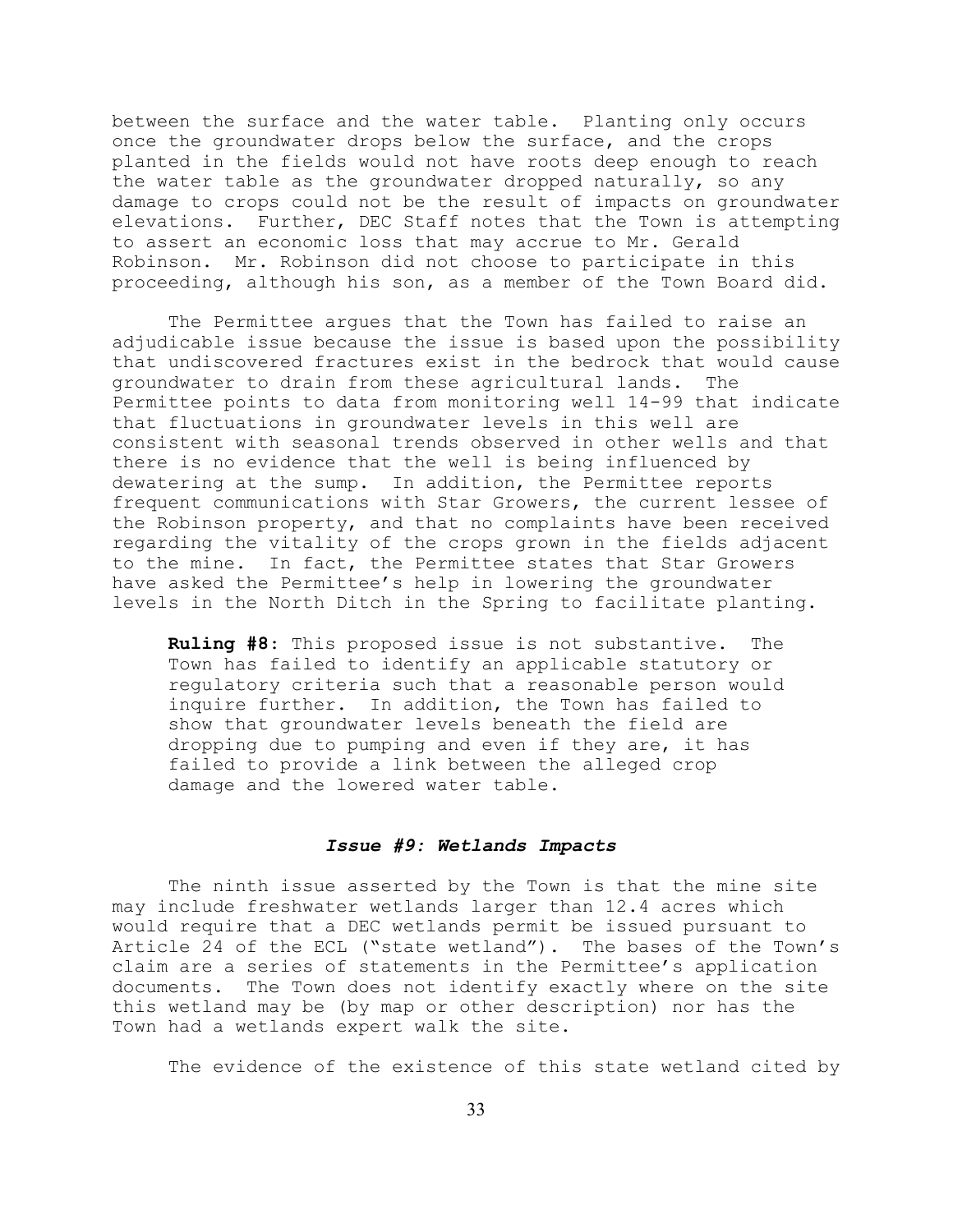the Town includes a statement in the draft SEIS citing a 1993 study that there are seven wetlands on the quarry site under the jurisdiction of the federal Army Corps of Engineers ("federal wetlands") located on the Permittee's property on the west side of Upper Holley Road. Of these, two are located in the limit of the excavation area (it is unclear if these wetlands have already been destroyed through mining that has occurred to date). The draft SEIS also states that the Permittee's predecessor obtained the necessary federal permits to affect these wetlands (which have since expired) and that the Permittee is in the process of reinstating these federal permits. In addition, the Town also cites statements in the draft SEIS regarding the high groundwater levels in the spring and the presence of muck soils as proof that a state wetland may exist at the site of the mine. This wetland might contain rare, threatened or endangered species. In its reply brief, the Town identifies Barbara Beall of the Chazen Companies as its potential expert witness on this issue and includes a copy of her resume.

The Permittee argues that the Town has failed in its offer of proof to establish an adjudicable issue relative to the presence of a state wetland on the site. The Permittee also states that the original 1989 Environmental Impact Statement for the mine expansion included an assessment of plants and animals on the site and none of the those found on the site were listed as rare, threatened or endangered.

During the site visit, the ALJ and others walked across the western portion of the mine site from the bridge across the access road to the Western Ditch and then to the check dam on the North Ditch. During the visit, one small patch of Phragmites was observed in the distance. While the site visit did not traverse the entire site, the Town's expert did not seek to explore the rest of the site for wetlands nor draw the ALJ's attention to any wetland features.

**Ruling #9:** The Town has failed to identify a substantive issue for adjudication. The Town has made an inadequate offer of proof regarding the presence of a state wetland at the site, and therefore has failed to show that ECL Article 24 regulatory criteria are applicable to this project. Accordingly, the Town has failed to create sufficient doubt about the Permittee's ability to meet state wetland statutory or regulatory criteria that would warrant further inquiry.

#### **RESOLVED ISSUES**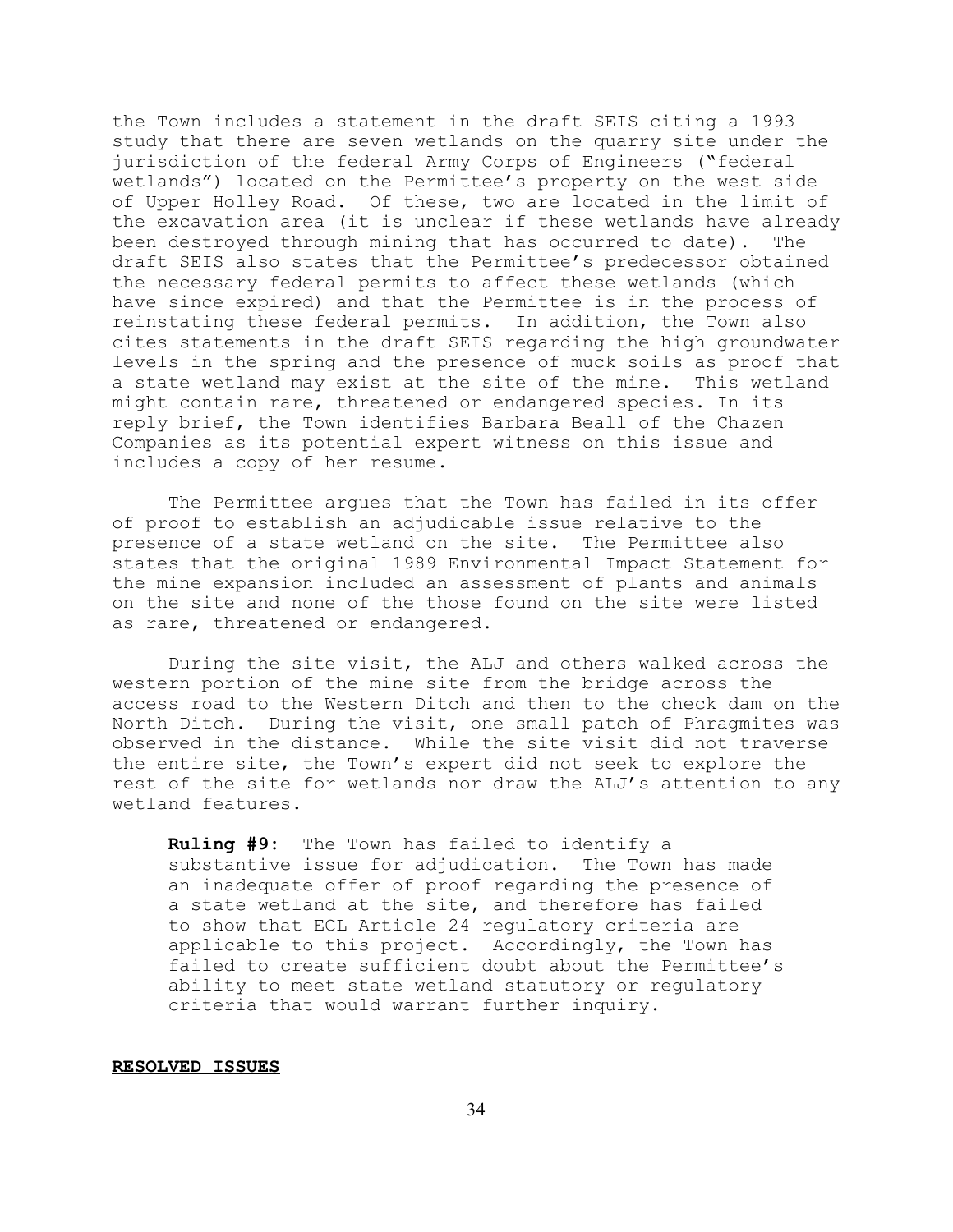In addition to the issues discussed above, the Town proposed several other issues which were either resolved or withdrawn. These are discussed below.

# *Resolved Issue #1: Removal of Liner in North Ditch*

The Town sought to have a permit condition included that would have required the Permittee to remove the liner from the North Ditch when all mining was completed at the site. The Permittee agreed. Language reporting this agreement will be included in the amended MLUP.

# *Resolved Issue #2: Check Dam Protocol*

The Town also sought to have in place a protocol for how the Permittee would manage the check dam. The check dam is a series of wooden boards that are placed in the North Ditch upstream (to the north) of the discharge point for water from the quarry. These boards are put in place to ensure that water discharged from the mine flows towards, rather than away from the Clarendon Falls at times of low water. The Permittee stated that the protocol had been developed and was included in the MLUP. Discussions among the issues conference participants occurred following the issues conference.

On May 11, 2004, the Permittee notified the ALJ that discussions were underway regarding the operation of the check dam. The following day, DEC Staff announced that agreement had been reached among all the issues conference participants to additional permit language to read:

"Under the terms of the mined land use plan approved by this permit, the permittee is required to maintain a check dam in the south-north trending ditch [North Ditch] which crosses the site. To facilitate the drainage of agricultural fields on the Robinson property south of the site during the spring planting season under high groundwater conditions, and until such time as those fields are drained adequately for planting to occur, the permittee shall maintain the check dam in place and pump water accumulating in the ditch south of the dam to the ditch north of the dam. Permittee shall otherwise operate the check dam in accordance with the terms stated in the approved mined land use plan for the site."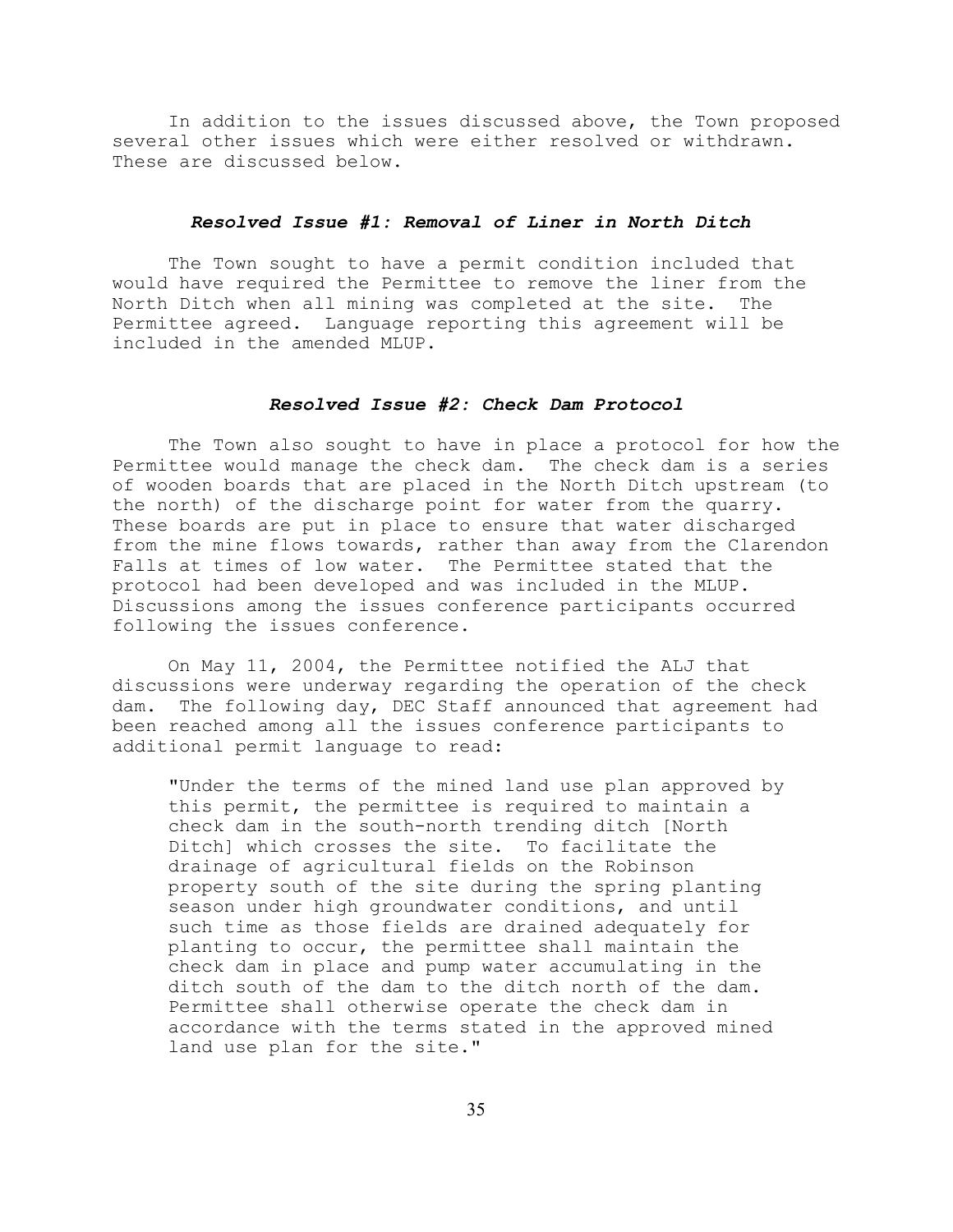According to DEC Staff, this language is also acceptable to the Robinsons. While not explicitly withdrawn, it appears that this issue has been resolved.

# *Resolved Issue #3: Additional Testing for TCE*

The Town sought to have additional testing for TCE done at the mine sump. Under the proposed permit, the Permittee is required to test samples of water in the sump for TCE on a biweekly basis. The Town sought to have split samples taken four times a year and independently tested, not at its expense. In response, DEC Staff suggested that it conduct sampling twice a year and memorialized its commitment in a letter dated March 31, 2004 from Assistant Regional Attorney Leo Bracci to the ALJ. The relevant sections of that letter are reproduced below.

"DER [Division of Environmental Remediation] has agreed to add the sump to our sampling program for the Haight Farm Site which currently calls for semi-annual volatile organic compound (VOC) sampling of its monitoring wells. We will use VOA method 524 for drinking water with our standard QA/QC protocols. We will coordinate our sampling so that we can obtain splits with Hansen Quarry on their sump and we will split with the quarry when we sample [wells] 10-00S&D, MW25-04 S&D and MW 26-04 S&D. We will conduct this sampling until the site is off the registry or until it is determined that the plume is no longer advancing. Other reason for this activity to stop would be budgetary (if sufficient funds are not available in the Program to have the sampling and analysis done)."

DER will report the results of these tests to DEC's Region 8 mining staff. DEC Staff stated that quarterly sampling was not justified and that sampling twice a year, once in the Spring, when groundwater levels were high, and one in the Fall, when groundwater levels were low, was sufficient. Additional testing would not produce more useful information or be cost-effective. To ensure DEC Staff has access to the sump, a new permit condition has been added to require the Permittee to allow DEC Staff on the site for such purpose. The Town has agreed that independent testing of the sump twice a year is adequate and has withdrawn it request for testing four times a year.

#### *Resolved Issue #4: Testing Well 14-99 for TCE*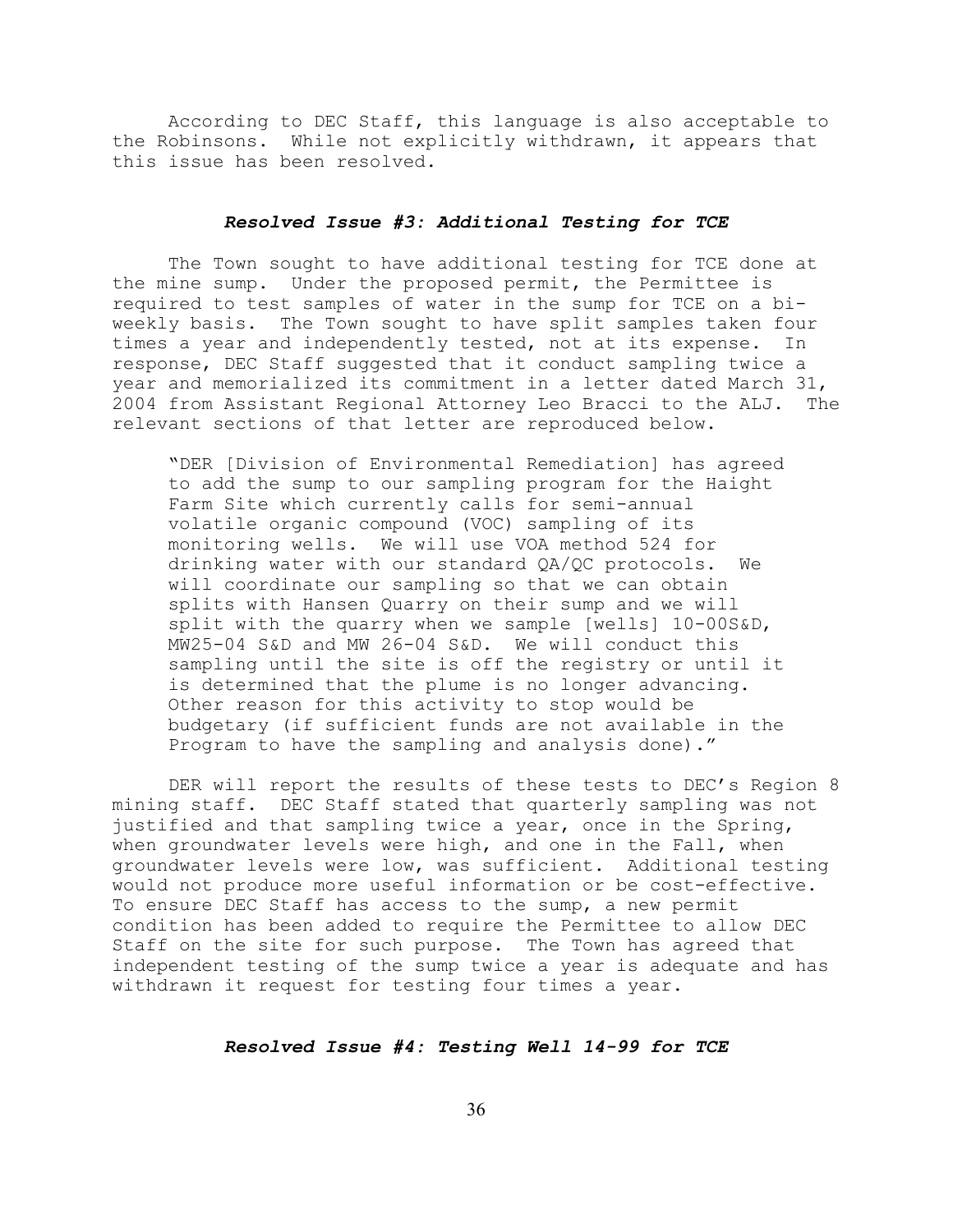The Town also sought to have samples from well 14-99 tested for TCE. Both the Permittee and DEC Staff objected stating that this well may not have been constructed in a manner that would produce meaningful results. In addition, since samples from other, new wells would show the extent of the plume in the area of 14-99, this was not needed. Upon review of this information, the Town withdrew this issue.

## *Resolved Issue #5: Turbidity*

The Town proposed two sub-issues relating to turbidity, both of which have been resolved. The first sub-issue dealt with enforcement of existing permit conditions (carried forward in the new permit) relating to the quality of discharges from the quarry sump. Specifically, the Town alleged that these discharges had, on occasion, been excessively turbid. The Town withdrew this sub-issue recognizing it as an enforcement issue, but reserved its rights to take any appropriate action in the future if enforcement was considered inadequate.

The second sub-issue related to turbidity dealt with the Town's concern that silt was entering the quarry sump from the eastern rim of the quarry. The Town reported on April 15, 2004 that an agreement in principle had been reached with the Permittee to address this issue. This sub-issue is also now resolved.

#### **APPEALS**

 At the issues conference, the Permittee contended that it had only about 30 days of reserves left to be mined in the area and that without the issuance of the new permit, approximately 14 employees of the mine would be laid off.

Pursuant to 6 NYCRR 624.6(e) and 624.8(d), these rulings on party status and issues may be appealed in writing to the Commissioner on an expedited basis. While 6 NYCRR 624.6(e)(1) provides that such appeals are to be filed with the Commissioner in writing within five days of the disputed ruling, this time frame may be modified by the ALJ, in accordance with 6 NYCRR 624.6(g), to avoid prejudice to any party.

Accordingly, any appeals must be received at the office of the Commissioner no later than 4:00 P.M. on Friday, June 4, 2004, at the following address: Commissioner Erin M. Crotty, NYS Department of Environmental Conservation, 625 Broadway, Albany,